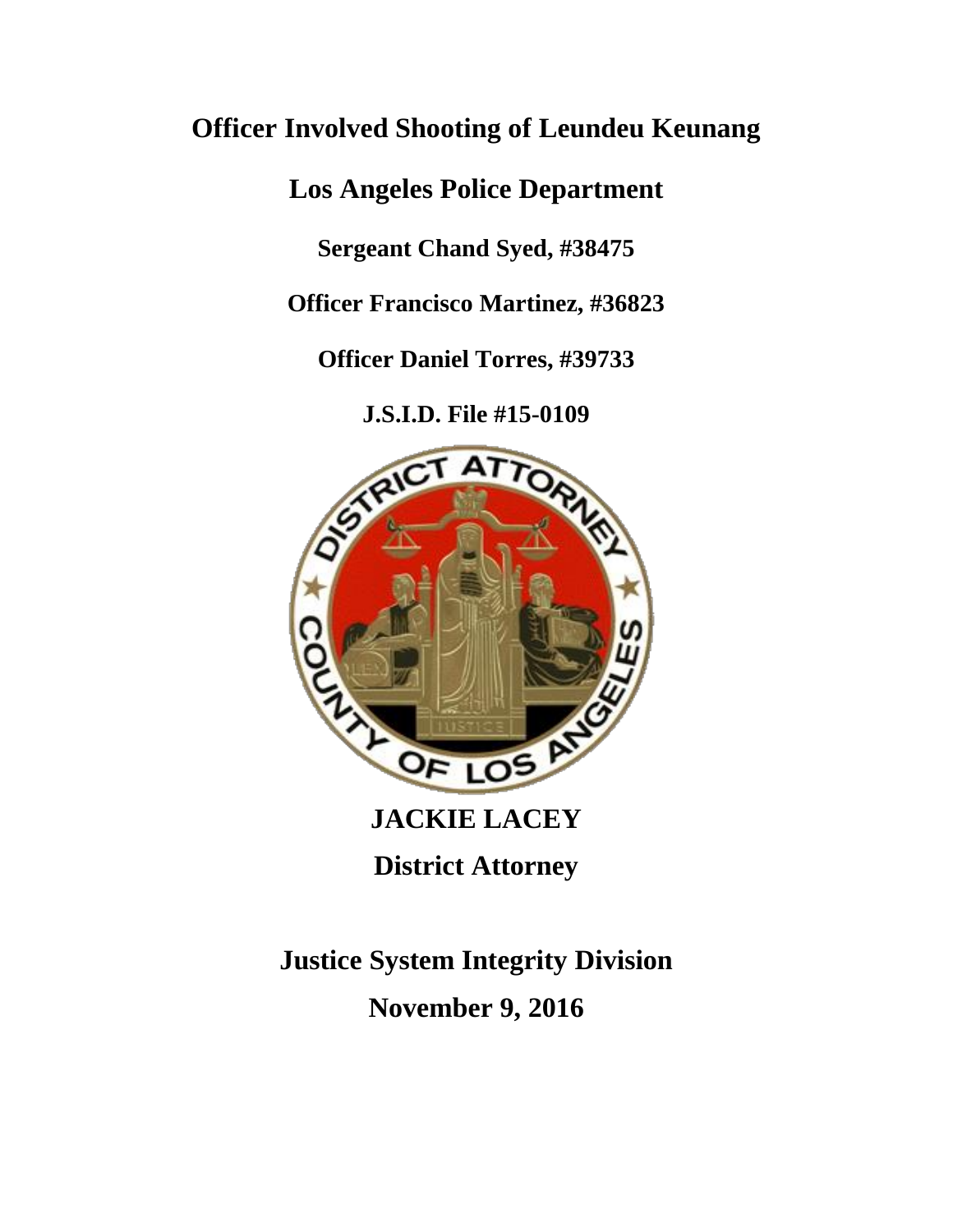## MEMORANDUM

TO: COMMANDER ROBERT A. LOPEZ Los Angeles Police Department Force Investigation Division 100 West First Street, Suite 431 Los Angeles, California 90012 FROM: JUSTICE SYSTEM INTEGRITY DIVISION Los Angeles County District Attorney's Office SUBJECT: Officer Involved Shooting of Charley Leundeu Keunang (a.k.a. Charley Saturmin Robinet) J.S.I.D. File #15-0109 F.I.D. File #F018-15

DATE: November 9, 2016

The Justice System Integrity Division of the Los Angeles County District Attorney's Office has completed its review of the March 1, 2015, fatal shooting of Charley Leundeu Keunang. We have concluded that Los Angeles Police Department (LAPD) Sergeant Chand Syed and Officers Francisco Martinez and Daniel Torres acted lawfully in self-defense and in defense of others.

The District Attorney's Command Center was notified of the shooting on March 1, 2015 at 12:31 p.m. The District Attorney Response Team responded to the scene and was given a briefing of the circumstances of the shooting and a walk-through of the scene.

The following analysis is based on reports, recordings and videos submitted by LAPD Force Investigation Detectives John Simmons and Jen Kim. Video recordings included those made by the body worn video (BWV) recorders used by Sergeant Syed and Officer Martinez. Compelled statements of Sergeant Syed, and Officers Martinez and Torres were not considered for this analysis.

# **FACTUAL ANALYSIS**

# **Brief Overview of the Facts**

The incident occurred on the sidewalk immediately south of the Union Rescue Mission (URM) in the 500 block of South San Pedro Street, in the heart of the "Skid Row" area of downtown Los Angeles.<sup>1</sup> A significant number of homeless people seek shelter at the missions on Skid Row as well as in tents on the sidewalks in the surrounding area. At the time of the incident, Keunang and were staying in adjacent tents on the sidewalk approximately 80 feet south of the front door of the URM.<sup>2</sup>

<sup>&</sup>lt;sup>1</sup> South San Pedro Street is a two way street that runs from north to south.

<sup>2</sup> Keunang was initially identified as "Charley Saturmin Robinet" and was referred to by that name in both media coverage and in the initial reports prepared by LAPD. His true name was later established to be Charley Leundeu Keunang.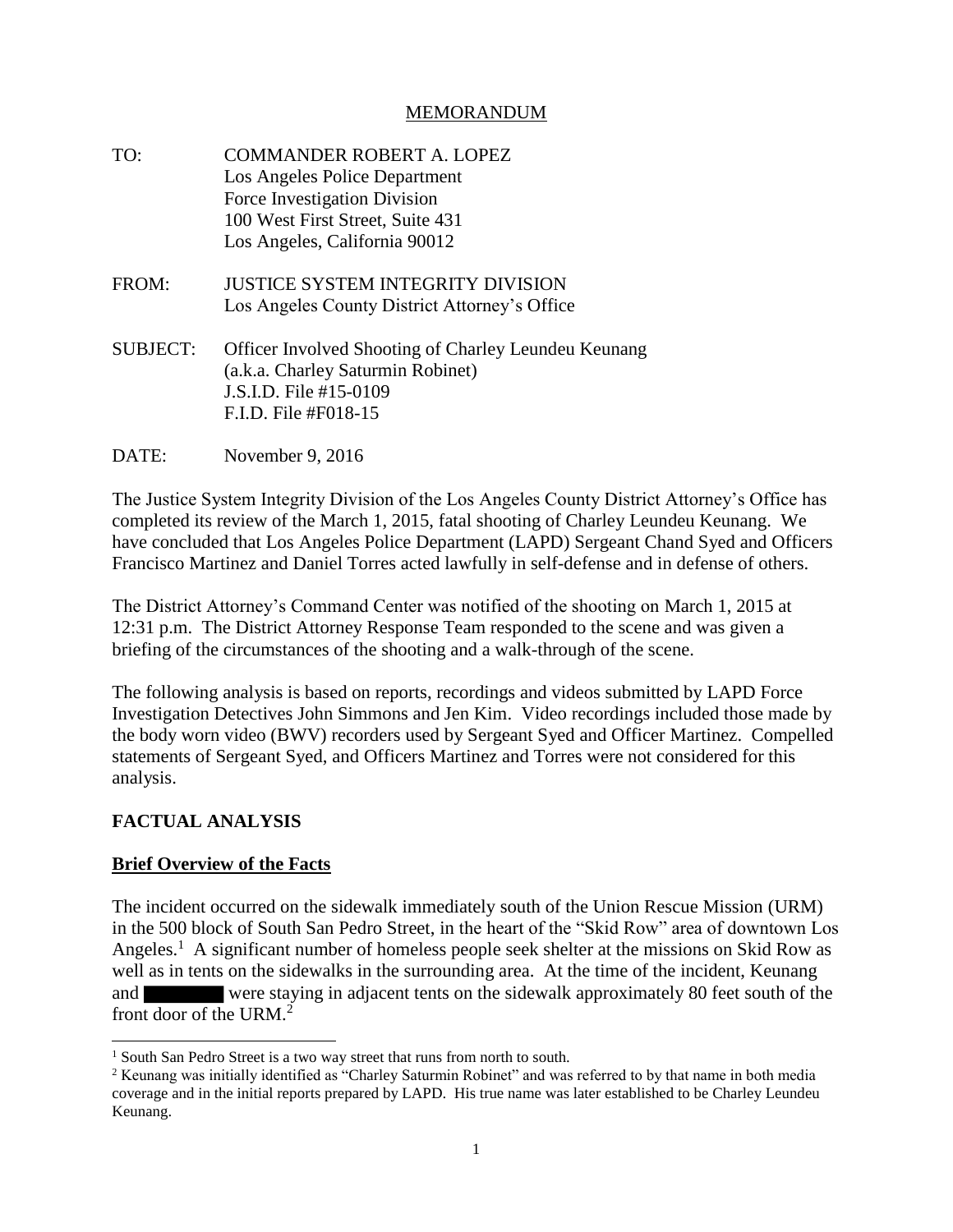At approximately 11:30 a.m., Keunang and  $\blacksquare$  argued about the use of  $\blacksquare$  ' cell phone. According to , after the argument, Keunang attempted to rob , threatened to kill him, and pursued him with a small baseball bat.<sup>3</sup> Keunang attacked  $\blacksquare$  ' tent while was inside, violently pushing and kicking both the tent and into South San Pedro Street. called 9-1-1, reported the attempted robbery and assault and asked for both paramedics and the police. LAPD dispatch transmitted two calls relating to the assault. Paramedics from the Los Angeles City Fire Department arrived, addressed  $\blacksquare$  ' minor injuries and left as the first LAPD officers arrived.

Sergeant Syed arrived first, joined by Officers Martinez and Volasgis within a minute.<sup>4</sup> Syed, Martinez and Volasgis were specifically assigned to the "Operation Safer Cities Unit."<sup>5</sup> The officers spoke to , who remained seated on the curb near his collapsed tent throughout the events. Martinez and Volasgis verified the basic facts of the assault with who pointed Keunang out as the assailant and informed the officers that Keunang had used a bat during the assault.<sup>6</sup> The officers approached Keunang, who stood at arm's length from the entrance of his tent. Keunang wore a long sleeved sweatshirt and long, baggy pants. Keunang's tent was approximately four feet in height, and approximately seven to nine feet in width as assembled at the scene. The entrance faced the wall of the URM.

Keunang refused to produce identification, disobeyed officers' commands to go to a nearby wall and disregarded the officers' admonitions that he would be tased. Keunang suddenly dove into his tent. Sergeant James Tafoya arrived and joined Syed in stripping the tent away from Keunang.<sup>7</sup> Keunang was exposed kneeling on the floor of his tent, which was strewn with his belongings. Keunang leapt to his feet, assaulted Martinez, then struck and grabbed Volasgis. Martinez deployed a Taser with no apparent effect on Keunang. As Volasgis wrestled Keunang to the ground, Keunang tried to grab Volasgis' firearm from its holster while falling to the sidewalk. Officers Daniel Torres and Jose Vasquez arrived and joined the other officers on the edge of the struggle. Volasgis dropped onto Keunang and tried to gain control of Keunang's hands. Simultaneously, Keunang continued to attempt to grab Volasgis' firearm, which was still in the holster on his right hip. Volasgis felt his gunbelt being pulled and twisted and felt his gun being pulled from the holster. Volasgis used his right hand to prevent Keunang's left hand from fully withdrawing his firearm. Martinez, Torres and Syed all assisted Volasgis in the struggle. Torres attempted to contact stun Keunang with his Taser. Volasgis felt his firearm being pulled

<sup>&</sup>lt;sup>3</sup> Keunang, 5'11", 186 pounds, was 43 years old at the time of his death. At the time the crime scene was processed, detectives did not know that a bat had been used by Keunang and the focus of evidence collection was on ballistic evidence. Keunang's personal property inside his tent was removed by a private security detail and could not later be recovered.

<sup>4</sup>At the time of the incident, all of the officers were in full uniform and driving marked patrol vehicles. Syed was armed with a department authorized 40 S&W caliber Glock semi-automatic pistol, and an ASP baton. Syed wore and operated a (BWV) camera. Martinez was armed with a department authorized 40 S&W caliber Glock semiautomatic pistol, and an ASP (collapsible) baton. Martinez wore and operated a BWV. Volasgis was armed with a department approved Glock 9 mm Luger firearm holstered in a Safariland 6360 level III retention holster, a side handle baton, and a Taser.

<sup>5</sup> Operation Safer Cities, now known as "Restart," is a unit within Central Division specifically designated to interact with the population of Skid Row, including both the homeless and mentally ill.

<sup>6</sup> told the 9-1-1 operator that Keunang had chased him with a bat, but that information was not included in the radio broadcasts monitored by the officers involved.

<sup>&</sup>lt;sup>7</sup> Tafoya was armed with a department approved firearm and a side handle baton.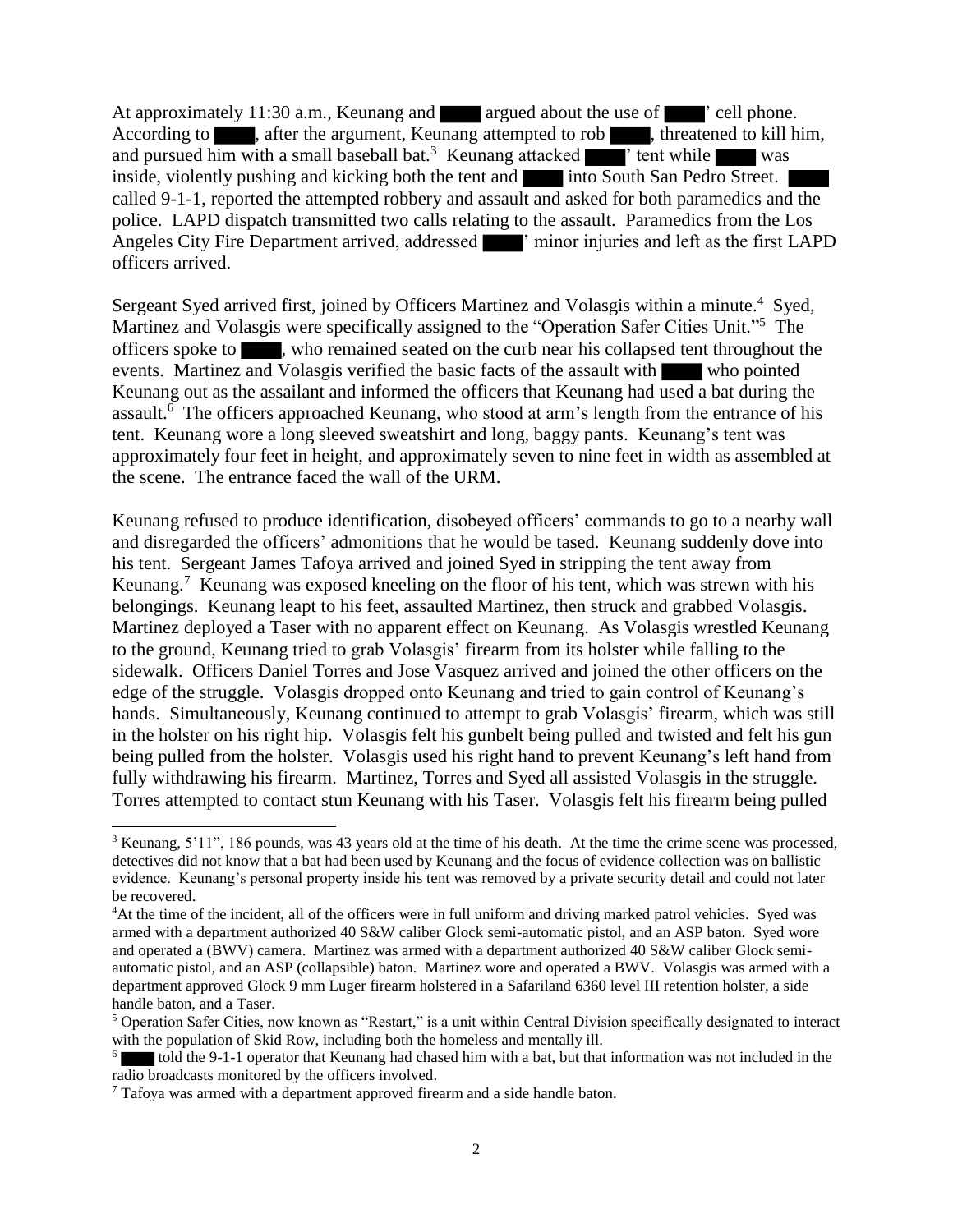from the holster by Keunang and shouted out, "He's got my gun!" In response, Martinez fired his weapon once, then Torres and Syed each fired his weapon twice. Keunang died from gunshot wounds at the scene.

# **The Chronology of Events Established by Recordings**

A combination of video and audio recordings from four sources provides a virtually complete visual record of the incident and the events that preceded it. Recordings from a security camera at the URM, from the body worn videos (BWVs) of Syed and Martinez, and from a civilian cell phone camera all memorialize a portion of the events. Dispatch recordings, radio transmissions and Taser logs provide a concrete time frame.

## **The Union Rescue Mission Camera**

The incident occurred on the sidewalk that runs along the eastern wall of the URM, 81 feet south of the front door of the URM, on the west side of South San Pedro Street. A security video camera, mounted fourteen and a half feet above the front door of the URM, recorded the expanse of sidewalk housing Keunang and **The Figure 1**' tents before, during and after the incident.<sup>8</sup> The URM videotape has no audio. Because of both the distance between the URM camera and the incident and the relatively poor quality of the URM video, the figures shown in the recording from the URM video camera appear as little more than silhouettes. Their movements and gestures are, nonetheless, possible to discern. A free standing bathroom structure on the sidewalk between the tents and the URM eclipses a portion of both the street and sidewalk north and east of the tents.<sup>9</sup>

# **The Body Worn Video Cameras**

Syed and Martinez were both equipped with BWV cameras as part of a pilot program.<sup>10</sup> The BWVs of both officers were mounted on their chests, just below their shoulders. The BWVs were programmed to continuously record video but not audio for short term storage. When the BWVs are activated, they begin to record both audio and video instantly and append the 30 seconds of video without audio that precede the activation.

# **The Cell Phone Video**

A bystander used a cell phone camera to record a 62 second portion of the incident that included Keunang rushing at Martinez and continued until several seconds after the shooting. The cell phone video was taken from a distance of 25 to 35 feet from the incident. The videographer was on the sidewalk north of the incident, facing south.

<sup>8</sup> The URM video camera records continuously. The videotape provided for this review included the time period from 40 minutes before the incident until several minutes after the incident.

<sup>&</sup>lt;sup>9</sup> The free standing bathroom structure is nine and half feet in height, six and a half feet in width, and eleven feet in length.

 $10$  Operation Safer Cities was the first division within LAPD to be provided with BWVs.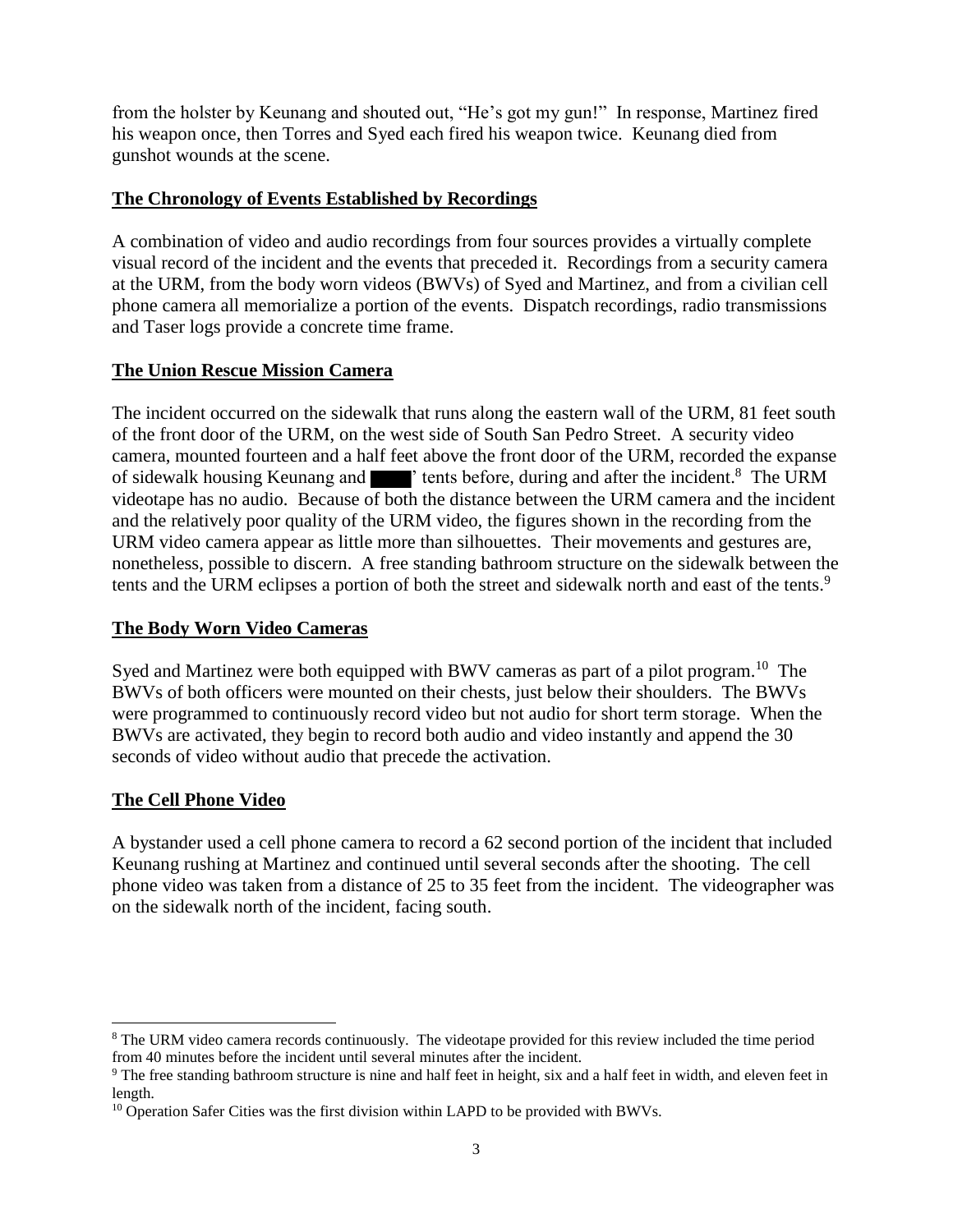# **The Events Prior to the Incident**

The URM video, which provides the only recording of the events prior to the arrival of the first officers, shows Keunang's dark blue tent on the sidewalk, south of the bathroom structure, with ' orange tent immediately south and slightly east. There are several tarpaulins at the base of Keunang's tent that are largely obscured from the view of the URM camera by the freestanding bathroom. , who is seen emerging from under the tarpaulins about forty minutes before the incident, continuously walks around the area of the tents before the incident, talking to people including Keunang. $<sup>11</sup>$ </sup>

Approximately 27 minutes before the incident, emerges from his tent for the first time in the recording and walks to the edge of Keunang's tent. **All appears to address Keunang**, who has remained in his tent. Keunang thrusts his head, shoulders and one arm out of the tent and makes a series of emphatic, stabbing gestures with his arm pointing toward to interact with Keunang for several more seconds, then re-enters his own tent, disappearing from view. Within 90 seconds, Keunang marches to <sup>the s</sup> tent and shoves and kicks it into South San Pedro Street, with inside. Once '' tent falls into South San Pedro Street, it is almost entirely hidden from view by the bathroom structure.

Keunang marches back to his tent. The small portion of  $\blacksquare$  ' tent still visible is shown heaving in a manner that is consistent with struggling inside. Keunang stands at the entrance of his tent, first making emphatic arm gestures towards  $\blacksquare$  ' tent, then bending at the waist and appearing to root through unseen items inside the mouth of his tent. At one point, Keunang appears to lift what may be a small stick from the ground and his body gestures are consistent with his putting it into his pants pocket or otherwise attaching it to his hip.

Approximately one minute after Keunang's first assault on  $\blacksquare$  ' tent, Keunang walks back to <sup>th</sup> tent and launches a second assault on <sup>the</sup> tent for 35 seconds, both tugging and shoving the tent. Both the tent and Keunang's body are obscured from view so much that it is impossible to discern whether Keunang is brandishing a stick or bat at this time. As Keunang walks back to his tent, for a fraction of a second, it appears he may again have a short stick in his hands. Keunang sits down on the milk crate in front of his tent and gesticulates emphatically with both arms toward South San Pedro Street. A few minutes later, emerges from his crumpled tent and walks southbound, then northbound toward the entrance of the URM and out of sight.

At 11:35 a.m., called 9-1-1 and informed the operator that an assailant had pushed him into the street in his tent, assaulted him and threatened to take his property. **The described Keunang** and told the operator Keunang was still at the scene. was placed on hold. At 11:38 a.m., Central dispatch broadcast the first call regarding the incident, including the information that it was an attempted robbery with a suspect still present near the restrooms outside of 545 South San Pedro. **continued his conversation with the 9-1-1 operator, providing more details** about the assault and requesting an ambulance. At 11:43 a.m., Central area dispatch broadcast the information that there was an "ambulance battery" at 545 South San Pedro Street, and included the description of Keunang. At 11:46 a.m. there was a supplemental broadcast indicating the possible attempted robbery suspect was still present.

l

<sup>11</sup> was 34 years of age, 5'2" and 140 pounds at the time of the incident.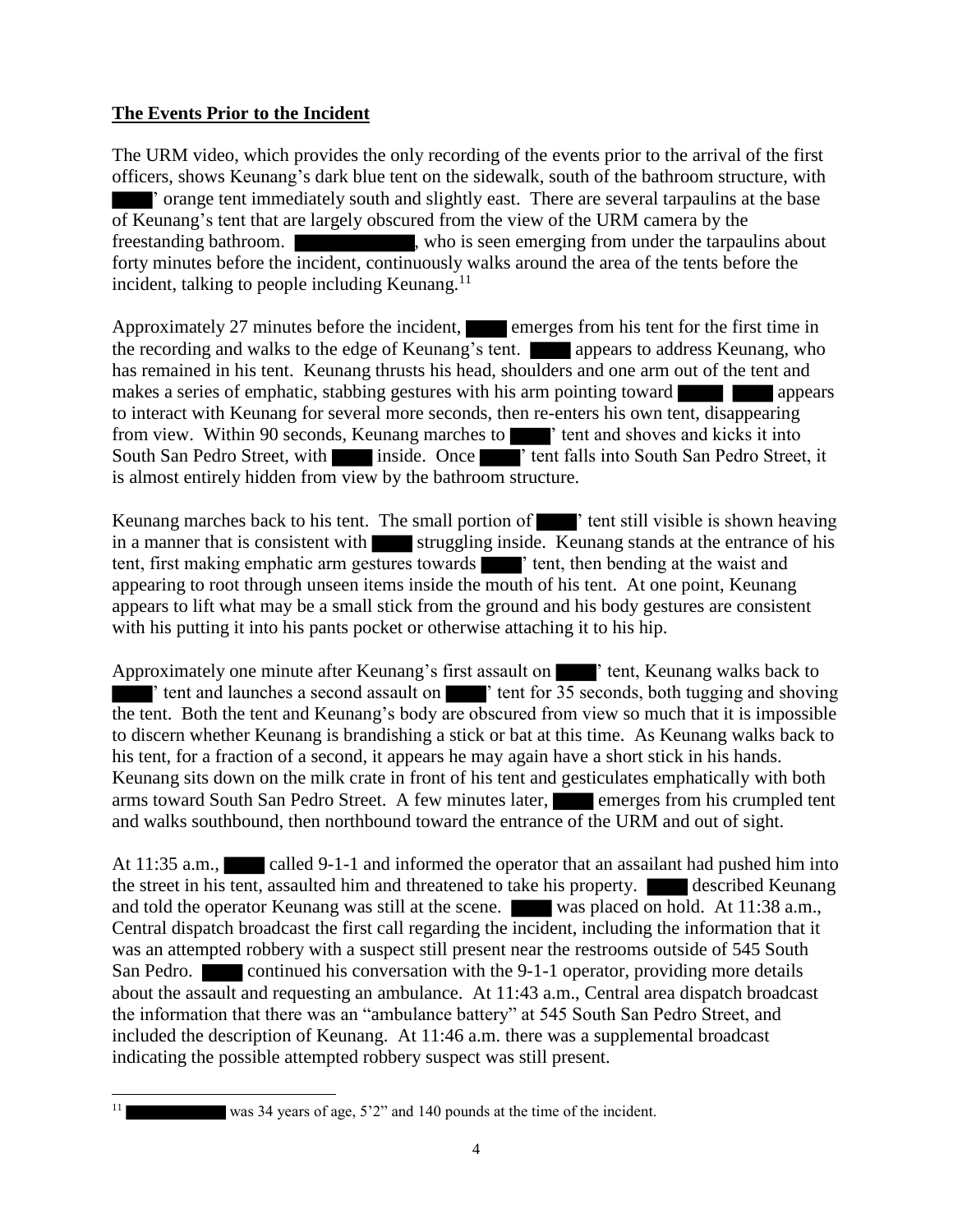At 11:46 a.m., Martinez and Volasgis advised Central area dispatch that they believed that both incidents were related, and that they would handle both calls. During the same time frame, the URM video shows Keunang moving around his tent, thrusting his arms around in what appear to be random, jerky motions. returns to his tent cutting a wide swath around Keunang and appears to talk to Keunang, who is still by the mouth of his tent. Keunang reaches down to the floor of his tent, just inside the entrance, and picks up what appears to be a two foot long stick or bat and pursues into the street. Into the street. Stands in the middle of the street, looking southbound toward 6<sup>th</sup> Street, the direction from which Central area patrol cars would be expected.

At 11:49 a.m., approximately seven minutes before the arrival of the first LAPD officer, Los Angeles Fire Department (LAFD) paramedics Daniel Sankey and Greg Harvey arrived. The URM video shows Curls speaking with them for a few minutes, then sitting on the curb south of the tents, with his back to Keunang's tent, where he remains throughout the incident.<sup>12</sup>

At 11:52 a.m., Syed was flagged down on South San Pedro Street between  $5<sup>th</sup>$  and  $6<sup>th</sup>$  Streets and responded to the scene. Syed arrived first, parked north of , and consulted with one of the paramedics. Syed activated his BWV once he exited his vehicle, filming on the curb and Keunang's tent on the sidewalk behind him. A paramedic is seen walking southbound, toward the fire department ambulance. is shown partially emerging from underneath the tarpaulin adjacent to Keunang's tent. Syed's audio begins 30 seconds after the video, and Syed is heard finishing a discussion with an unseen female, possibly studies who is out of view.

Martinez and Volasgis arrive forty seconds after Syed, and exit their patrol car. Syed converges with them near , tells them that is the victim of the reported assault, and instructs to tell them what he told the paramedics. is recorded by Syed's BWV telling Martinez and Volasgis that he wants to press charges.

Syed walks westbound, away from the conversation, and positions himself against the easternmost wall of the URM facing Keunang in the foreground, and Volasgis, Martinez and in the background. For approximately one minute, Martinez and Volasgis talk to There is no audio recording of that conversation because Syed was too far away and Martinez had not yet activated his BWV. Near the end of the conversation, the fire truck departs. Keunang is seen standing by the mouth of his tent facing the ground, and does not appear to notice the arrival of the officers.

Martinez and Volasgis leave , who remains seated on the curb, and walk to the mouth of Keunang's tent, where they stand four to six feet from him, talking to him. As Keunang becomes more agitated, Syed nears and his BWV picks up a fraction of the discussion. out of view, but can be heard shouting unintelligible words in the background.<sup>13</sup>

Martinez activated his BWV several seconds after he and Volasgis began their conversation with Keunang, and the audio recording lags 30 seconds behind the video recording. When Martinez' BWV begins, Keunang is at the entrance of his tent, facing Martinez who is approximately five to six feet from him. Keunang continues to talk unabatingly during the statements of the

l

<sup>12</sup> suffered only minor injuries. The paramedics left as soon as the first LAPD officers arrived and therefore did not witness any uses of force by LAPD.

<sup>&</sup>lt;sup>13</sup> This portion of the incident was recorded on Syed's BWV.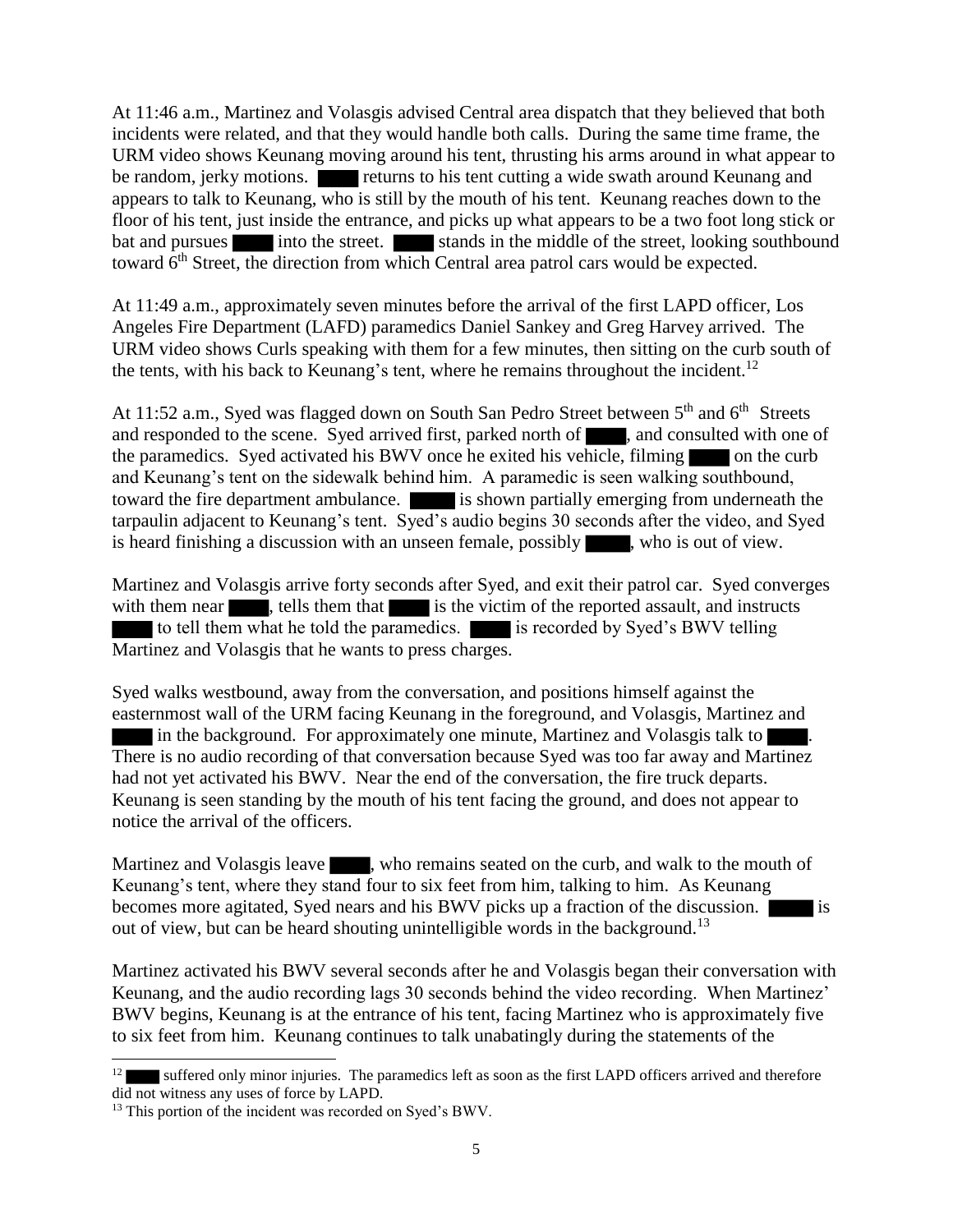officers, often with very little relation to what is being said to him. A few early words from the interchange between Martinez and Keunang were recorded by Syed's BWV:

Martinez: Did you hit him?

There follows unrecorded dialogue for approximately 30 seconds, during which Keunang makes a series of emphatic gestures with his right hand toward his tent and Martinez uses his handheld radio to request an additional unit. (Central Division dispatch recordings indicate that call was made at 11:55 a.m.) Martinez and Volasgis remain within five to ten feet of Keunang and the following dialogue is recorded:

Martinez: You don't tell me how to do my job, alright? Alright. I'm just letting you know, sir. Well, hold on. We'll wait for another additional unit… Keunang: Do you understand me? Martinez: Yeah, I understand you sir. We're going to do things my way-Keunang: Listen, listen! $14$ Martinez: No, no. It doesn't work like that-Keunang: Right here, right now, right now, right now-Martinez: Partner, give me the Taser.

Syed walks closer to the interchange, positioning himself within 10 feet of Keunang. Volasgis hands his Taser to Martinez. Martinez is approximately six to eight feet from Keunang, initially holding the Taser raised to waist level, pointing in the general direction of Keunang, but slightly downward. Martinez quickly drops the Taser to a position parallel to his thigh.

Syed: Hey sir, sir, sir. Hey sir. (Keunang does not acknowledge Syed speaking to him and remains focused on Martinez.) Keunang: Right now? Right now, I think that… Martinez: Sir, you're going to get tased, do you understand? Keunang: Let me express myself. I didn't have a chance to explain-Syed: Hey, sir, sir, sir you will get hurt if you don't comply, the Taser's gonna hurt Keunang: (Unintelligible) and I say if you don't let me express myself.... Martinez: Sir, sir, you're going to get tased, do you understand? Syed: Can you relax?<sup>15</sup> Keunang: If you don't let me express myself….(Unintelligible) Martinez: Alright, well, the thing about it is… Keunang: Martinez! Martinez: I'm doing my job, alright? Alright? I'm just letting you know. You need to come up over here and get up against the wall. Keunang: Let me express myself! Martinez: You're gonna get up against the wall, sir! Keunang: Martinez! Martinez! Martinez: You're gonna get-Unknown Officer: Let's go!

l

 $14$  During this interchange, Keunang is speaking concurrently with the officers much of the time. The transcript reflects the chronology of the words spoken as accurately as possible.

<sup>&</sup>lt;sup>15</sup> Syed's BWV is pointed directly at Keunang as he asks this question.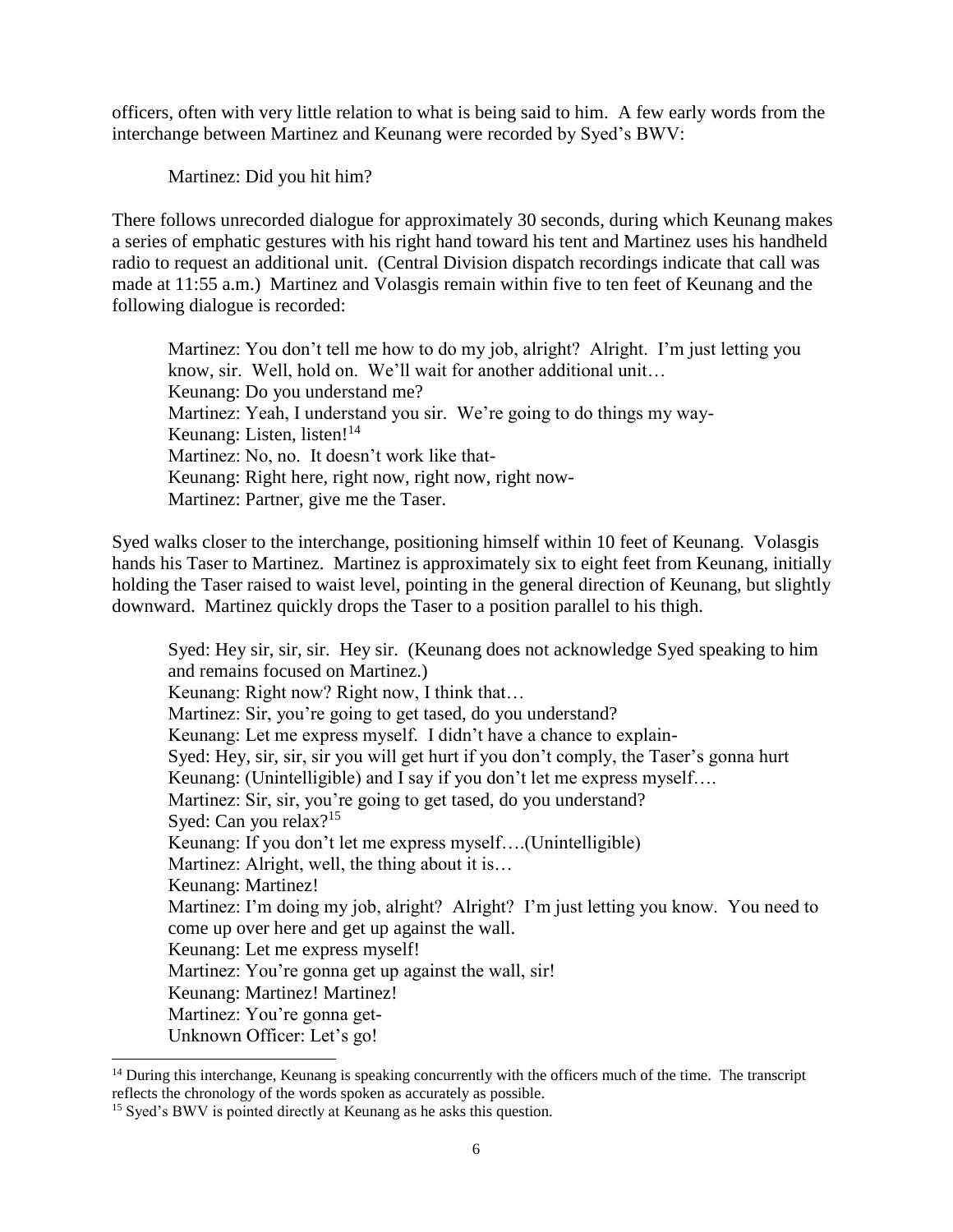Martinez: There you go again. Keunang: Martinez! Martinez: Get up against the wall! Keunang: Are you going to listen? Martinez: Sir, you're gonna get tased, do you understand? Hold on partner... Keunang: Are you gonna listen? Syed: They're going to tase him. Martinez: Are you going to go to the wall? If you don't go to the wall, you're gonna get tased, do you understand? You're gonna get tased. Keunang: (Talking simultaneously with Martinez) You can go ahead and tase me, You can go ahead and tase me! I can guarantee you this, you will have-

Keunang takes two very small steps toward Martinez. Keunang has been moving his right arm and at times his right forefinger in a gesture of emphatic scolding at Martinez. Keunang's right arm and hand movements become increasingly exaggerated and rapid.

Martinez: Don't walk up to me! Don't walk up to me! Get up against the wall. Keunang: (Shouting) You need to stop it, you need to stop it right now! Syed: Hey, you gotta get up against the wall so we can handcuff you. Hey! Don't go back inside, Hey!

While telling Keunang not to walk up to him, Martinez briefly raises his Taser and points it at Keunang with his right hand while gesturing toward the wall of the URM with his left hand. Martinez immediately drops his right arm and points the Taser back toward the ground. Martinez and Keunang are approximately three to five feet apart.

has emerged from the tarpaulin and risen to her feet. has repositioned herself near the curb, facing the discussion and yelling. Most of 's words are unintelligible but during this part of the interchange, she says, "You're going to have to tase me…." Volasgis rushes over to her and lightly pushes her with his right hand, moving her back a few inches away from Keunang. At that moment, Volasgis has his baton in his right hand, pointed downward. After pushing , Volasgis rushes back to the confrontation between Martinez and Keunang, who are in the same positions by the mouth of Keunang's tent. Suddenly, Keunang, who has never left the entrance of his tent, ducks into his tent and pulls the entrance flaps of the tent inward, disappearing from view. Syed and Martinez rush toward him.

Martinez: Hey! Hey! Hey! Hold on, hold on. Let him in there, let him in there.

Tafoya, who has just arrived alone, runs to the southern end of Keunang's tent. Martinez has the Taser pointed at the tent. Syed starts pulling aside the tent flaps. While Keunang is inside the tent, the officers continue to give him commands and to reason with him:

Syed: Hey, you gotta come out-Martinez: You're gonna get tased, do you understand? You're gonna get tased, get outside. Keunang: Listen! Listen! Listen! Leave me alone! Martinez: Get outside!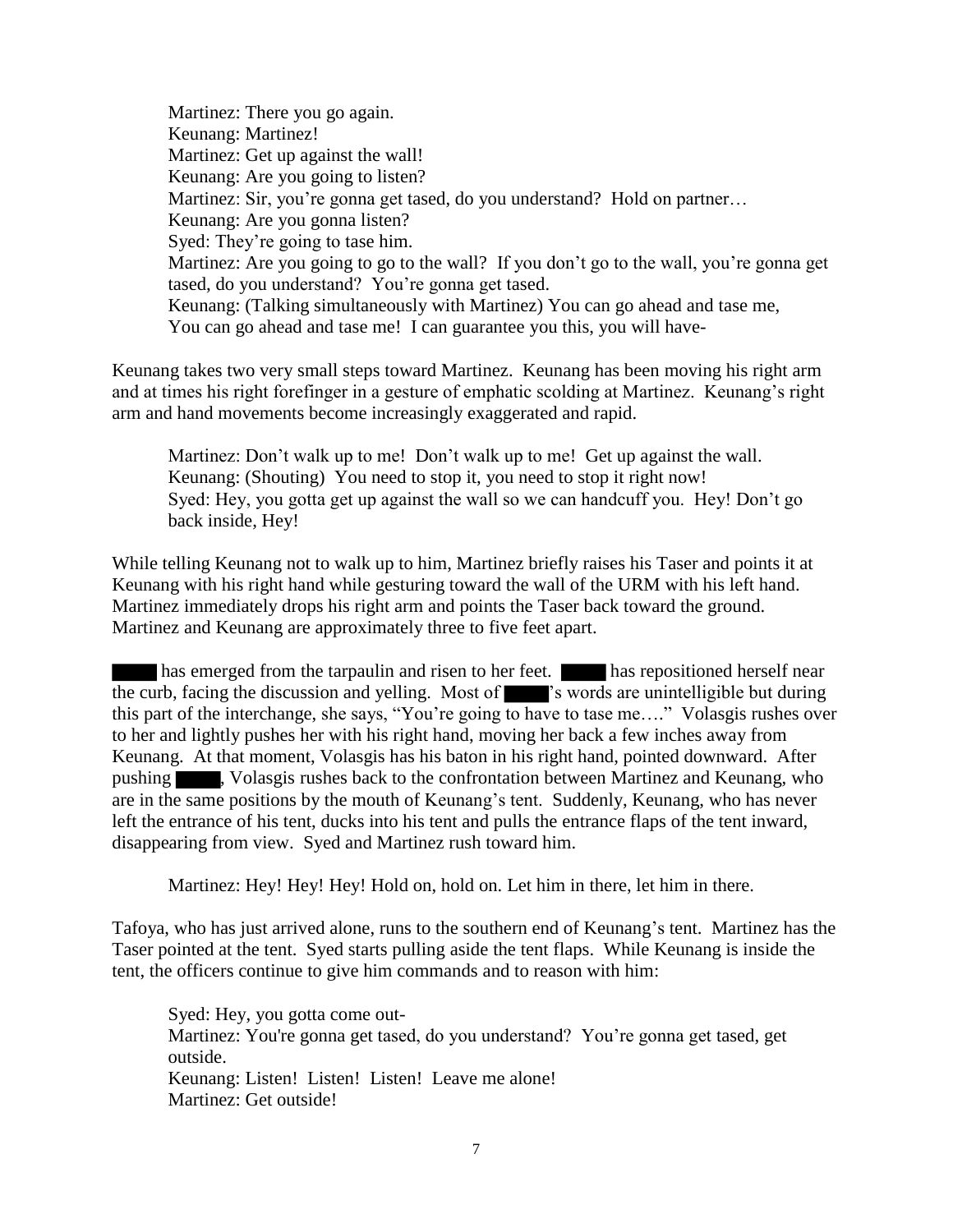Keunang: Leave me alone!

While Keunang is still hidden inside the tent, Volasgis is approximately six to eight feet from the entrance, pointing his firearm into the entrance of the tent. Martinez is approximately five to six feet from the entrance of the tent, pointing the Taser at the entrance.

Martinez: Get a backup. We've got a 415 man.<sup>16</sup> (This radio transmission was recorded at 11:57 a.m.) Syed: You gotta come outta here, you gotta step outside man, we've gotta figure out what's going on, come on brother. Just relax. Martinez: Step outside. I'm gonna tase him, I'm gonna tase him. You're gonna get tased! You're gonna get tased!

Tayofa and Martinez pull on opposite sides of the tent, bringing it to the ground. Once the tent is down, Keunang can be seen in a crouching position with his hands on the floor of the tent with an array of small items at his knees. Martinez is within two to four feet of Keunang, pointing his Taser at him. Volasgis is directly in front of Keunang, at a distance of approximately five to ten feet with his firearm drawn, pointing it toward Keunang. Syed, Martinez and Volasgis surround Keunang, who shakes his head back and forth, looking at the officers for 15 to 20 seconds. Martinez activates the Taser in his hands. (Taser logs indicate it was "armed" at 11:57 a.m.)

Keunang uses his right hand to grab a small black object that has been concealed from view near his right knee. Keunang rises to his feet with the object in his right hand and lunges toward Martinez. As he rises, Keunang makes a series of rapid martial arts style hand gestures toward Martinez. Keunang then throws the small dark object overhand at Martinez from a distance of approximately 10 to 15 feet. Martinez orders Keunang to the ground while Keunang begins to spiral clockwise with both arms extended at shoulder height. By spiraling, Keunang appears to be trying to strike Martinez in the face and upper chest with his flailing left arm, and to grab Volasgis with his flailing right arm. It appears Keunang may have connected with Martinez' face or chest, but it cannot be established with certainty from the BWVs.

Syed: Hey! Put your hands up! Martinez: Get down on the ground! Get down on the ground! Get down on the ground…Get him! Get him!

Officers Torres and Vasquez arrive and run toward the altercation just as Keunang and Volasgis make contact.<sup>17</sup>

Volasgis has his gun in his right hand and his baton in his left hand as Keunang lunges at Martinez. Volasgis leans forward and drops his baton to the ground with his left hand, then reholsters his firearm with his right hand.<sup>18</sup> Volasgis rushes forward, reaching Keunang before Keunang can connect with Martinez. Keunang quickly redirects his attack at Volasgis, lunging

 $\overline{a}$ 

<sup>&</sup>lt;sup>16</sup> Penal Code section 415 defines various public disturbance misdemeanors.

<sup>&</sup>lt;sup>17</sup> Vasquez was armed with a department approved firearm and a side handle baton. Torres was armed with a department approved 40 S&W caliber Glock semi-automatic pistol firearm, and an ASP baton.

<sup>&</sup>lt;sup>18</sup> Volasgis does not appear to have difficulty reholstering his firearm at this moment, indicating that the gun fit properly into the holster.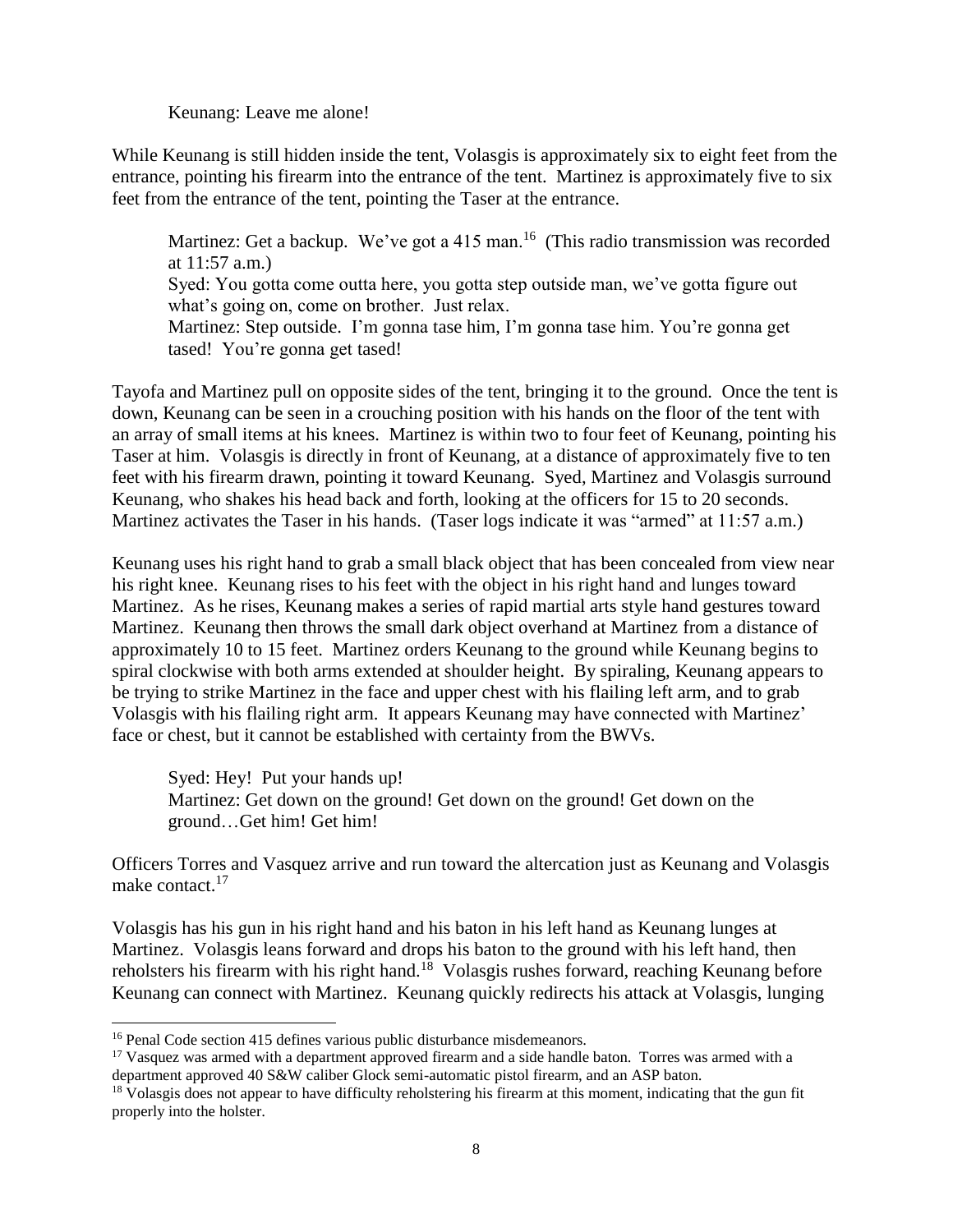at him, then appears to strike Volasgis in the face or chest. Martinez deploys Volasgis' Taser for five seconds at 11:57:39, according to the Taser log. A Taser wire becomes visible in the videos at this point, but Keunang does not react as though he has been tased.

Keunang throws his arms around Volasgis, grabbing him in a bear hug with both of his arms around Volasgis' rib cage below underarm level. At the same time, Keunang uses his head and right shoulder to ram Volasgis in the center of his chest. Volasgis appears to be forced backward a fraction of a step, but never appears off balance. Volasgis twists counterclockwise and downward, loosening Keunang's grasp on him. As Keunnag falls, Volasgis uses his hands and arms to strike at Keunang, appearing to connect with Keunang's head or torso.

Martinez also lunges toward Keunang with both arms and hands fully extended as if to grab him, but Keunang is brought to the ground too quickly for Martinez to connect with him. When Martinez reaches for Keunang, his hands are empty and a Taser can be seen at his feet.

As Keunang falls, he continues to grab at Volasgis. Syed's BWV, played at a slow speed, shows that when Keunang is about halfway to the ground, his left hand is over the top of the butt of Volasgis' gun, which is holstered on Volasgis' right hip. It appears that Keunang touches the butt of the gun. At that instant, Volasgis has his right hand pulled back in preparation to strike Keunang in the face. As Keunang falls, he is briefly separated from Volasgis and his left hand is pulled away from Volasgis' hip area.

Volasgis immediately comes to rest astraddle Keunang, who has landed on his back, with his head near Volasgis' baton. Volasgis looks to his left, northwest, toward the location in which his baton has fallen. Volasgis directs his attention toward his fallen baton and makes a gesture with his left arm.

Volasgis: Get my stick! Get my stick get my stick! Get my stick!

, who has been moving around the periphery of the altercation has run to Volasgis' fallen baton. Just as Keunang's head comes to rest on the sidewalk next to Volasgis' baton, bends and snatches the baton from the ground. From a distance of a few feet behind Martinez' back, raises the baton above her head as if preparing to strike Martinez, who is bent at the waist, attempting to help Volasgis control Keunang. Torres and Vasquez arrive together just as Keunang lands on his back. They run toward the struggle between Volasgis and Keunang. Vasquez runs past the fight and joins Tafoya in disarming and detaining **1996**. Volsasgis refocuses his full attention on Keunang.

# **The Shooting**

l

Keunang's attempt to gain control of Volasgis' firearm during the struggle on the ground was recorded by both Syed's BWV and by the cell phone video.<sup>19</sup> Syed's video, played at a slow speed, shows that, while Volasgis' attention is diverted toward , Keunang's right hand is grasping at the left side of Volasgis' waist near Volasgis' baton holster. Within a fraction of a second later, the fingers of Keunang's left hand appear around the butt of Volasgis' firearm.

<sup>&</sup>lt;sup>19</sup> During the struggle for control of Volasgis' firearm, his right side faces South San Pedro Street to the east.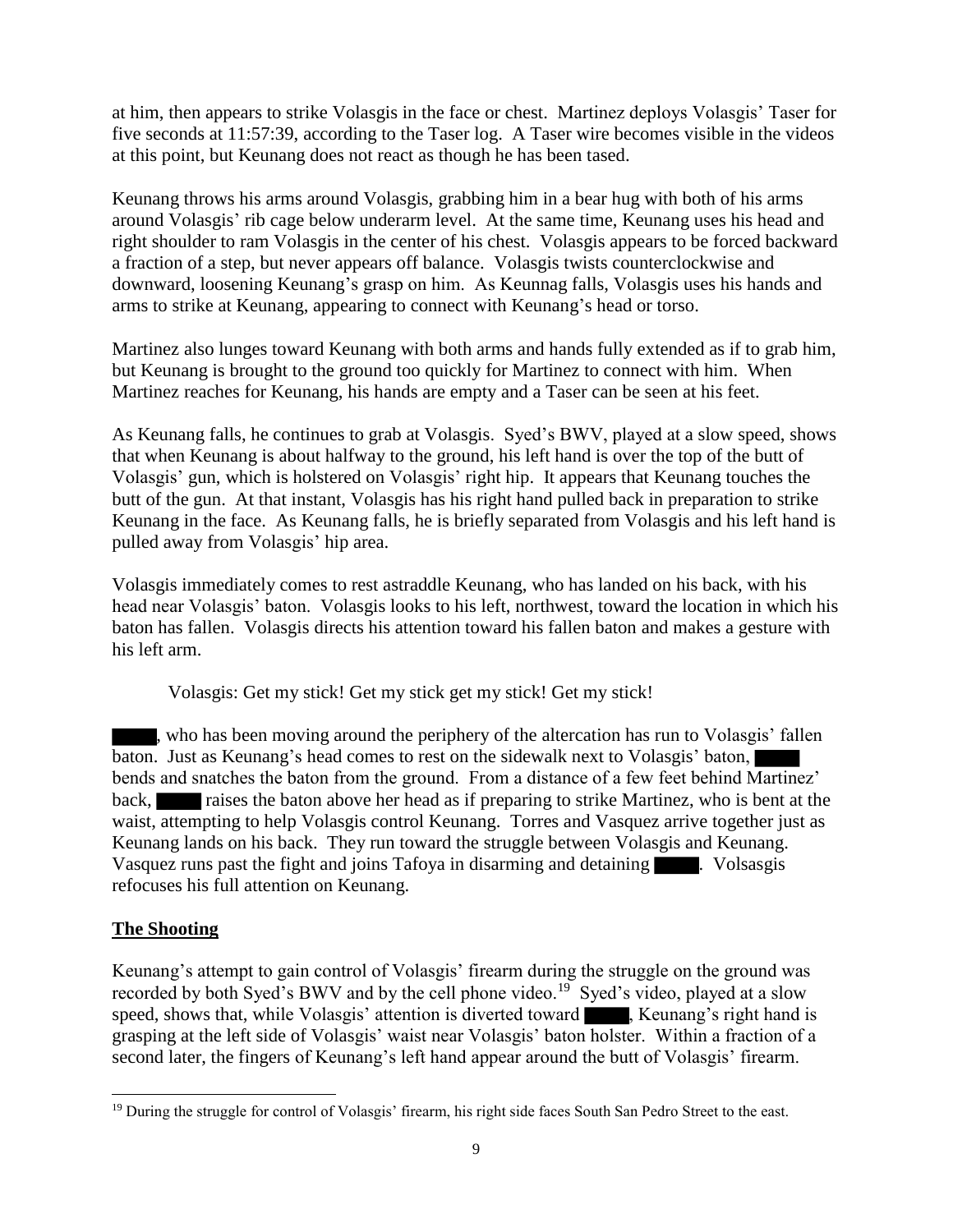Syed, who is south of the struggle, leans down and begins to pull on Keunang's leg. As he does so, Torres' arm is seen reaching in and attempting to contact stun the back of one of Keunang's legs. (The Taser log for Torres' Taser indicates it was armed at 11:57:39 a.m. and activated for 5 seconds at 11:57:49 a.m.)

Martinez: Stop resisting! Stop resisting! Volasgis: He's going for my gun! Martinez: He's going for your gun! Volasgis: He's going for my gun! He's going for my gun! He's going for my gun! He's got my gun! He's got my gun!

While Volasgis is yelling that Keunang is going for his gun, he is urgently grabbing at his gun holster with his right hand and at his left hip with his left hand. Volasgis appears to be trying to raise his body while keeping his right hand pressed downward, on or near the ground.

The cell phone video, viewed frame by frame, shows a silhouette of Keunang's left arm and hand as he struggles underneath Volasgis. The outline of Keunang's left hand is visible reaching toward Volasgis' waist and pulling upward on an object that is consistent in size, shape and location with Volasgis' firearm in his holster. Volasgis appears to react dramatically by pushing down on Keunang's left hand with his right hand. There is a series of additional movements of Volasgis and Keunang's hands that are consistent with a struggle over Volasgis' gun, but the movements cannot be discerned with certainty. While Volasgis and Keunang struggle for control of the firearm, it appears that Volasgis' right hip is being pulled downward with tremendous force, causing him to turn counterclockwise and nearly fall toward his right, and flinging his left arm into the air. The effect of this movement is to place Volasgis' gun closer to Keunang's left hand.<sup>20</sup> During the struggle, Keunang is on his back, but his torso rocks from side to side.

Based upon the position of the participants, it is unlikely that Martinez, Syed or Torres could see the exact location of Volasgis' firearm while Volasgis shouted that Keunang had his gun. Martinez was leaning over Volasgis' left side, bending toward the struggle and moving with Volasgis. Volasgis' torso appears to have blocked Martinez' view of Volasgis' firearm just before Martinez fired his weapon. Neither Syed nor Torres appears to have been in a position to have seen exactly who had control of the firearm at the moment the first shot was fired. Therefore, they may not have known whether the first shot was fired by Keunang or a fellow officer.

Two seconds after the second time Volasgis shouts, "He's got my gun!" Martinez fired the first shot. Martinez' BWV recorded the sound of that shot but does not show Martinez' arm as he shoots. At the instant the first round was fired, Martinez is close enough to have fired a contact shot at Keunang's torso. Martinez' firearm is not shown at the time of that shot, but a brief glimpse of the barrel of his firearm can be seen passing across the bottom right corner of the video. After the sound of the first shot, Martinez' camera immediately reels backward and to the right, showing Torres and Syed, standing and firing downward at Keunang. During the gunfire,

 $\overline{a}$ 

<sup>&</sup>lt;sup>20</sup> While Volasgis struggles for control of his gun, Tafoya and Vasquez are engaging , north of Volasgis. Just as the shots are fired, the struggle with eclipses the cell phone videographer's view of Volasgis.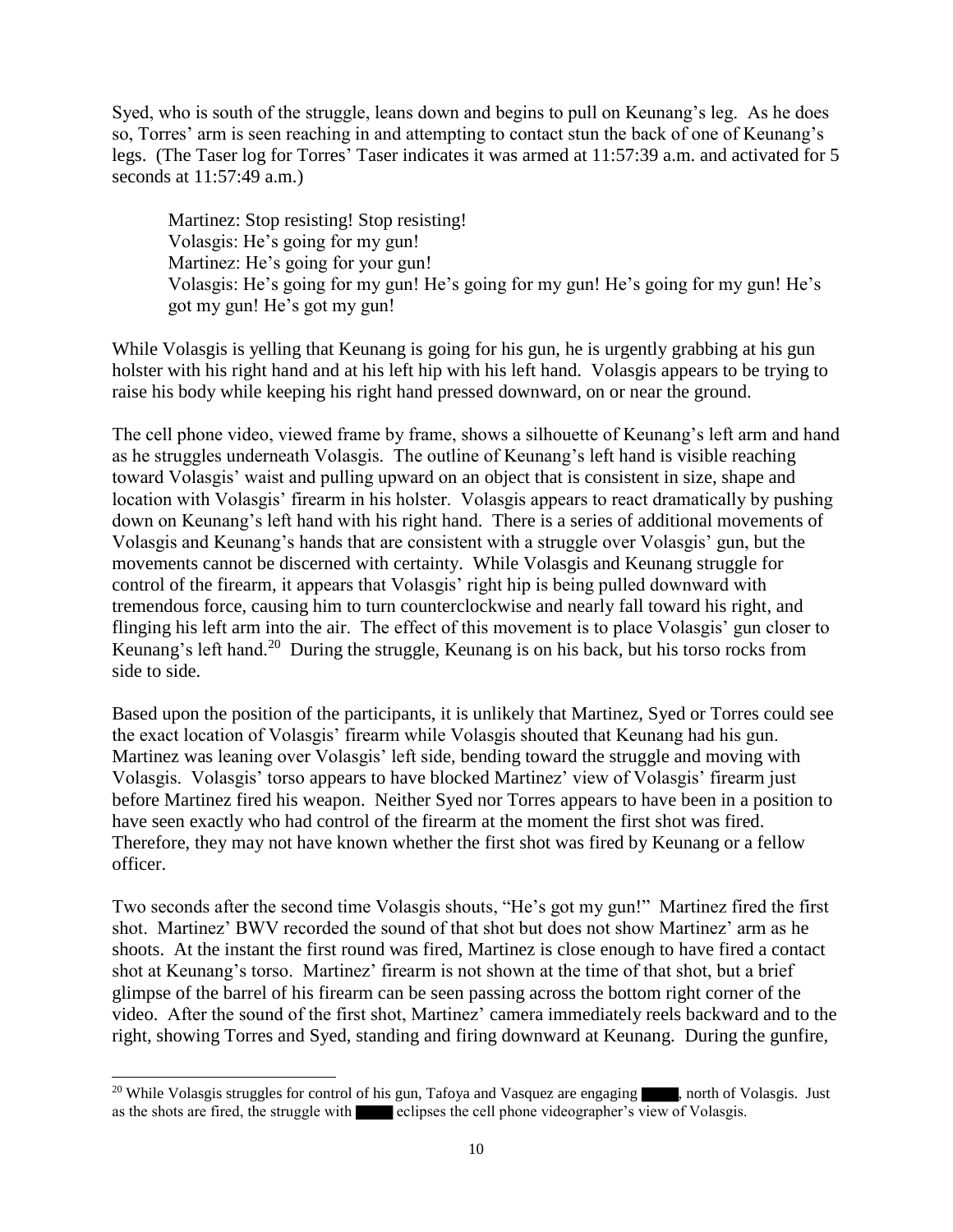the officers are moving, and they block the view of Keunang. As the officers step away, Keunang is seen lying partially on his right side, with his left side facing partially upward.

Syed's video shows that, when the first shot is heard, Syed's hands are on Keunang's leg, pulling it upward towards himself. Torres, who has positioned himself to Martinez' right, is bent down by Keunang's lower body, and his right hand is visible applying a Taser to Keunang's legs. Syed's BWV video shows that he keeps pulling on Keunang's right leg until the first shot is heard. Syed's arms block his BWV, then, after the first shot, Syed's arms are shown pointing his firearm at Keunang. Syed appears to fire once or twice. Syed's hand blocks the camera when he raises it to use his radio, and he broadcasts, "Officer needs help! Officer needs help! Shots fired, shots fired!" (That transmission was made at 11:58 a.m.)

The sound of five shots is captured by the recordings. The shots are all fired within approximately two seconds. Syed and Torres each fired his weapon twice in rapid succession after the initial shot by Martinez, but the order of those four shots cannot be established with certainty.

Five seconds after the last gunshot, the following statements were recorded:

Unidentified Officer (either Syed or Torres): Where's your gun? Where's your gun?<sup>21</sup> Martinez: He's got it, he's got it. Unidentified Officer: Have you got your gun? Unidentified Officer: Hey, stop moving, stop moving. Unidentified Officer: Stop resisting!

Immediately, a crowd is heard shouting.

l

Volasgis rises from his position on top of Keunang. His gun is drawn and pointing downward at Keunang, who has partially rolled onto his right side. Volasgis slowly backs away from Keunang, looks down at him and continues to point his gun at him. Volasgis is slightly hunched and appears to be breathing and moving as though he is physically exhausted.

Unidentified Officer: Have you got your gun? Hey stop resisting! Syed: (Into his radio) Officer needs help, officer needs help, shots fired! Martinez: Stop resisting! Syed: Officer needs help, shots fired!

Volasgis attempts to reholster his firearm and is unable to do so because the barrel of the firearm does not fit in the holster. The video recordings show that crowds of people have begun to accumulate to both the north and south of the incident.

<sup>&</sup>lt;sup>21</sup>The officer asked, "Where's your gun?" approximately eight seconds after the first shot was fired.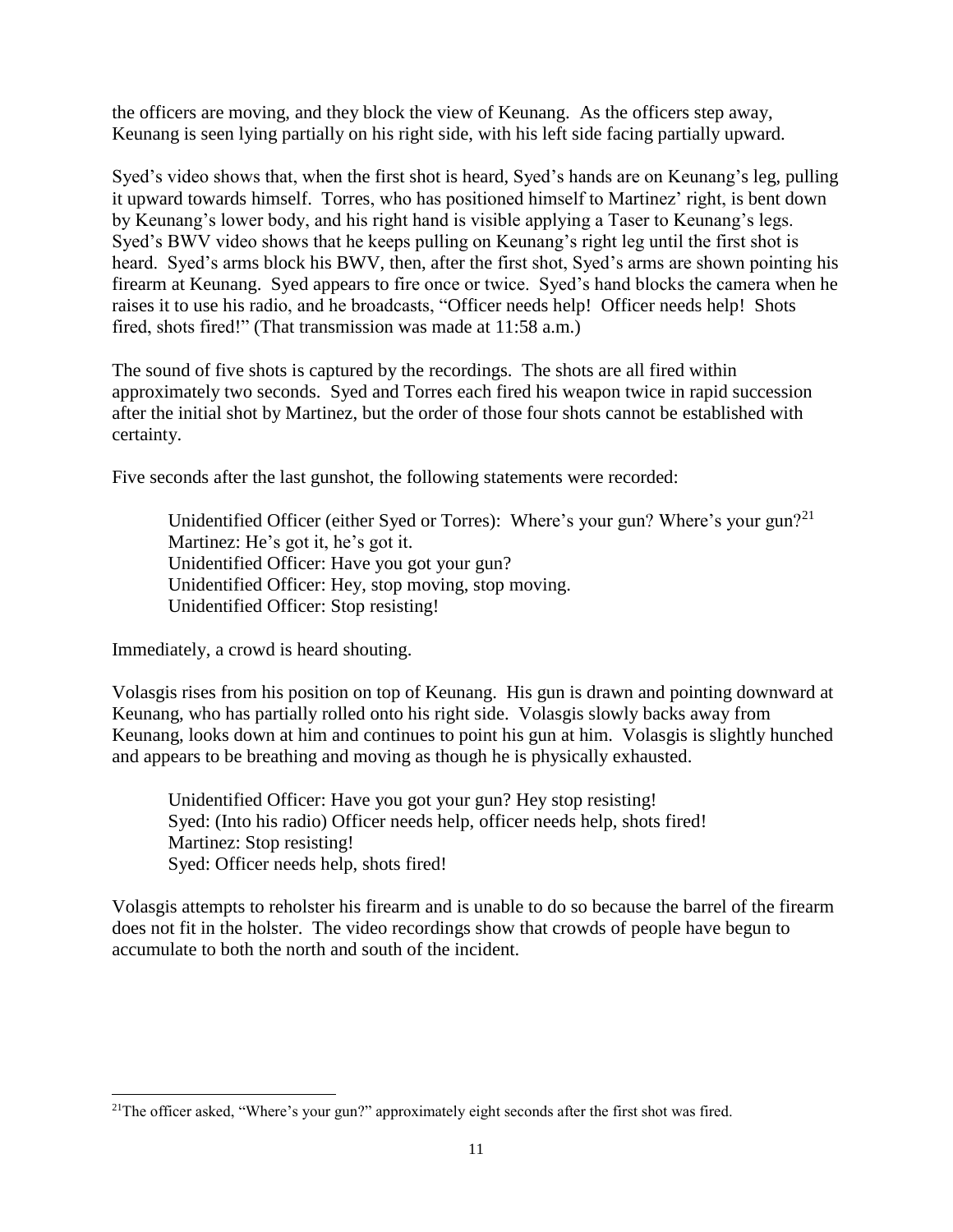#### **Officer Witnesses**

#### **Statetment of Officer Joshua Volasgis**

In accordance with the LAPD BWV policy in place at that time, Volasgis was shown footage from Martinez' BWV before his interview.<sup>22</sup> At the time of the incident, Volasgis had been out of the academy for ten months and was still on probation. Martinez was his training officer.

Volasgis and Martinez responded to a call of an "ambulance battery, possible 211."<sup>23</sup> When they arrived at the scene, they contacted , who pointed out Keunang as the person who had threatened his life, used a bat on him and thrown his belongings out into the street. indicated he feared for his life and that he wanted to press charges. When Volasgis and Martinez approached Keunang, Volasgis believed that Keunang had just committed a battery and had possibly also made criminal threats.

Martinez asked Keunang for identification, which Keunang refused to produce. Martinez asked Keunang to go to the wall of the URM to be handcuffed, and to put his hands behind his back. Keunang refused to follow any commands, instead becoming increasingly agitated, tense and aggressive. Keunang raised his voice and displayed clenched fists. Martinez urged Keunang to calm down. Keunang demanded to know who had called the police and told the officers to leave him alone, telling them they could not prove he had done anything.<sup>24</sup>

As the encounter continued, Keunang became more aggressive and combative, prompting Martinez to radio for backup. Keunang approached Martinez, who told him to back away. Martinez armed himself with Volasgis' Taser. Keunang was warned that the Taser would be used on him and that it would harm him if he did not comply.<sup>25</sup> Volasgis drew his baton as he handed his Taser to Martinez. Briefly, Volasgis held the baton with one hand and the Taser with his other hand, preventing him from placing the baton properly in its holster. Volasgis recalled having tried to place his baton in its holster and believed he might have done so.

Keunang went to his tent in a purposeful fashion as though he wanted to retrieve something to use in the confrontation with the officers. Volasgis did not know what Keunang was looking for in his tent, but he was afraid it was something to be used against the officers. Once inside his tent, Keunang reached around the walls for objects. Volasgis drew his firearm, and pointed it at Keunang. For a brief period, Volasgis had his firearm in one hand and his baton in his other hand. Keunang stepped away from his tent and reached for an unidentifiable black object under his right thigh with his right hand. The object appeared to be hard edged, rectangular, and approximately four inches by six inches. Volasgis feared it might be a weapon. Volasgis

 $24$  This portion of the dialogue was not captured by either BWV.

 $\overline{a}$ 

<sup>&</sup>lt;sup>22</sup>At the time of the incident, it was the policy of LAPD to allow an officer to review BWV footage taken with a camera he personally wore, or if he wore none, to view any video recorded by his partner's BWV prior to being interviewed.

<sup>&</sup>lt;sup>23</sup>Volasgis believed the radio transmission or the comments of the call may have included the information that the assailant was armed with a bat. There was no reference to a bat in the radio transmissions or related comments, but according to both and Volasgis, told the officers about the bat as soon as they arrived.

<sup>&</sup>lt;sup>25</sup> Keunang wore thick clothing, which may have formed a barrier inhibiting the Taser prongs from reaching his body. There were no injuries or marks on Keunang's body found during the autopsy that indicated that he was struck by a Taser dart.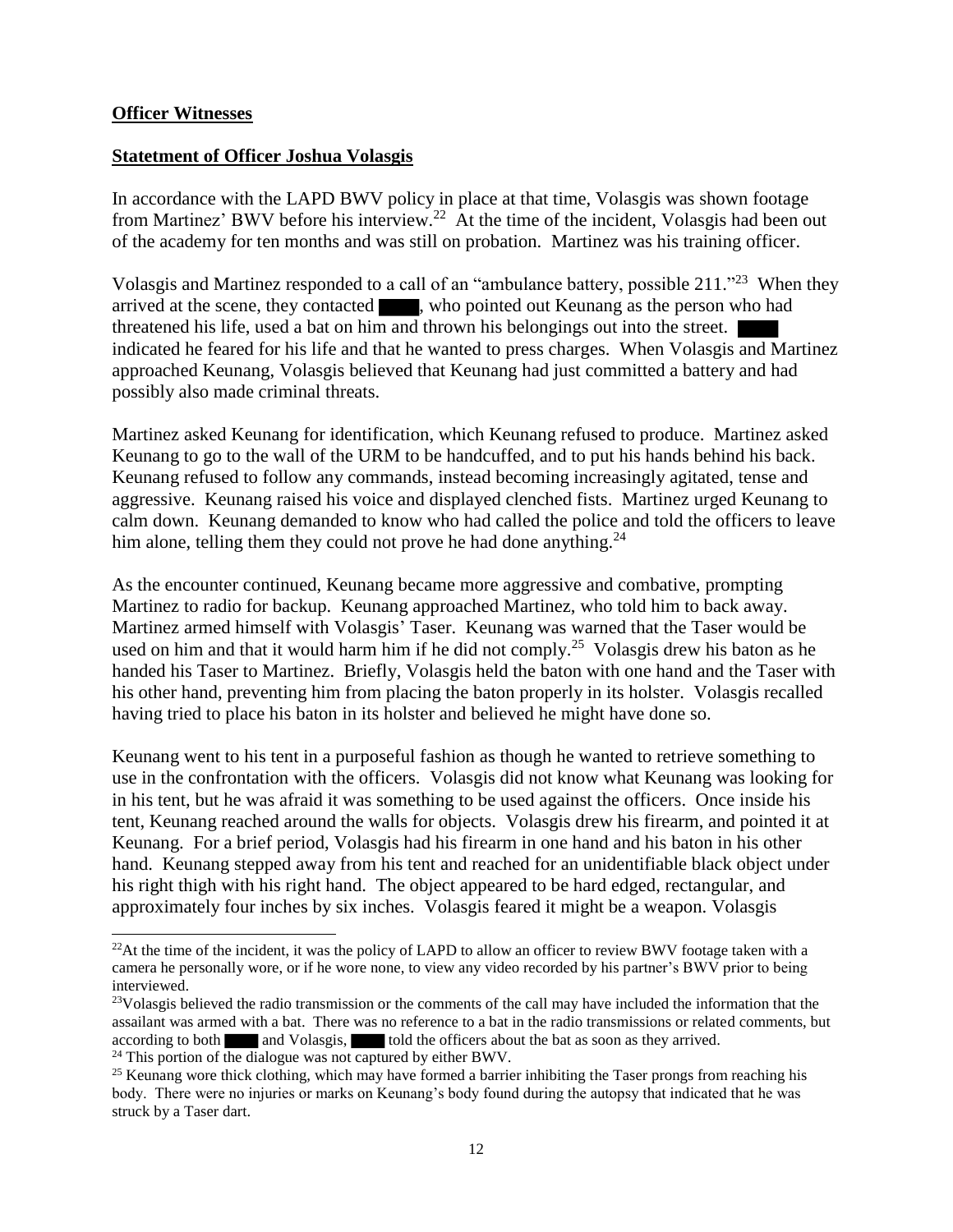believed he told Keunang to put the object down. Syed ordered Keunang, "Put that down! Put that down! Show me your hands!"

Keunang jumped out of the tent and approached Martinez rapidly and aggressively from a distance of four to five feet, closing the distance by a few feet. Keunang's fists were clenched, and he was very tense. Martinez fired the Taser at Keunang, who appeared unaffected. Martinez began to back away. Keunang continued to charge at Martinez very aggressively, took a fighting stance, and looked poised to harm Martinez. Once Volasgis saw that the Taser appeared ineffectual, he reholstered his firearm to make physical contact with Keunang. Volasgis believed that the use of physical force instead of potentially deadly force was appropriate because Keunang had only been physically combative, and had not yet displayed any weapons.

Volasgis grabbed Keunang, punched him two or three times in the face and "took him to the ground." As Keunang fell, he grabbed Volasgis' equipment, including his belt, his badge and his name tag. Volasgis felt he was being pulled down by his chest and his belt. Volasgis fell on top of Keunang, who continued to grip his belt. As Volasgis grappled for control of Keunang, Keunang alternated between swinging at Volasgis and pulling him aggressively downward by his belt. Volasgis used his hands to try to get control of Keunang's hands to prevent him from hitting Volasgis' face and from accessing Volasgis' gun belt. Martinez ordered Keunang numerous times to, "Stop resisting!"

During the struggle on the ground, Volasgis saw with his baton, holding it as though she planned to use it. held the baton like a baseball bat, over her right shoulder, manipulating it as if she intended to swing it at Tafoya, whose back was to .

Keunang latched onto the pistol grip of Volasgis' firearm and began to tug and twist it with such force that the magazine of the gun was nearly unseated:

> "I feel my belt being pulled hard to the point where it deforms….[Volasgis felt his belt buckle being pulled on] I looked down. His hand is on the pistol grip of my service pistol pulling it as rapidly as he possibly could…[Keunang] had his hand on the pistol grip….He's yanking it out and he's defeated the first level of retention of my holster, which is the loop latch which sits above…[The retention loop] it's in a downward position which means if it was upward it would be retaining the pistol instead of down position, which means there's only one level of retention that's partially not really keeping my gun in anymore, at which point I capped his hand with my hand placing my – which is basically me placing my hand on his hand and not allowing him to draw it out any further, but it's coming out."

Volasgis trapped Keunang's hand by capping it, and prevented him from drawing the firearm any further from the holster:

> Trapping his hand on it, [Keunang] has the grip. I grabbed his wrist and as much pistol as I possibly can to keep it in [with Volasgis' right hand]….[Keunang is] pulling the pistol into him, at this point my belt is deformed to the point where a normal draw for me to pull my weapon out would be straight up and out, but my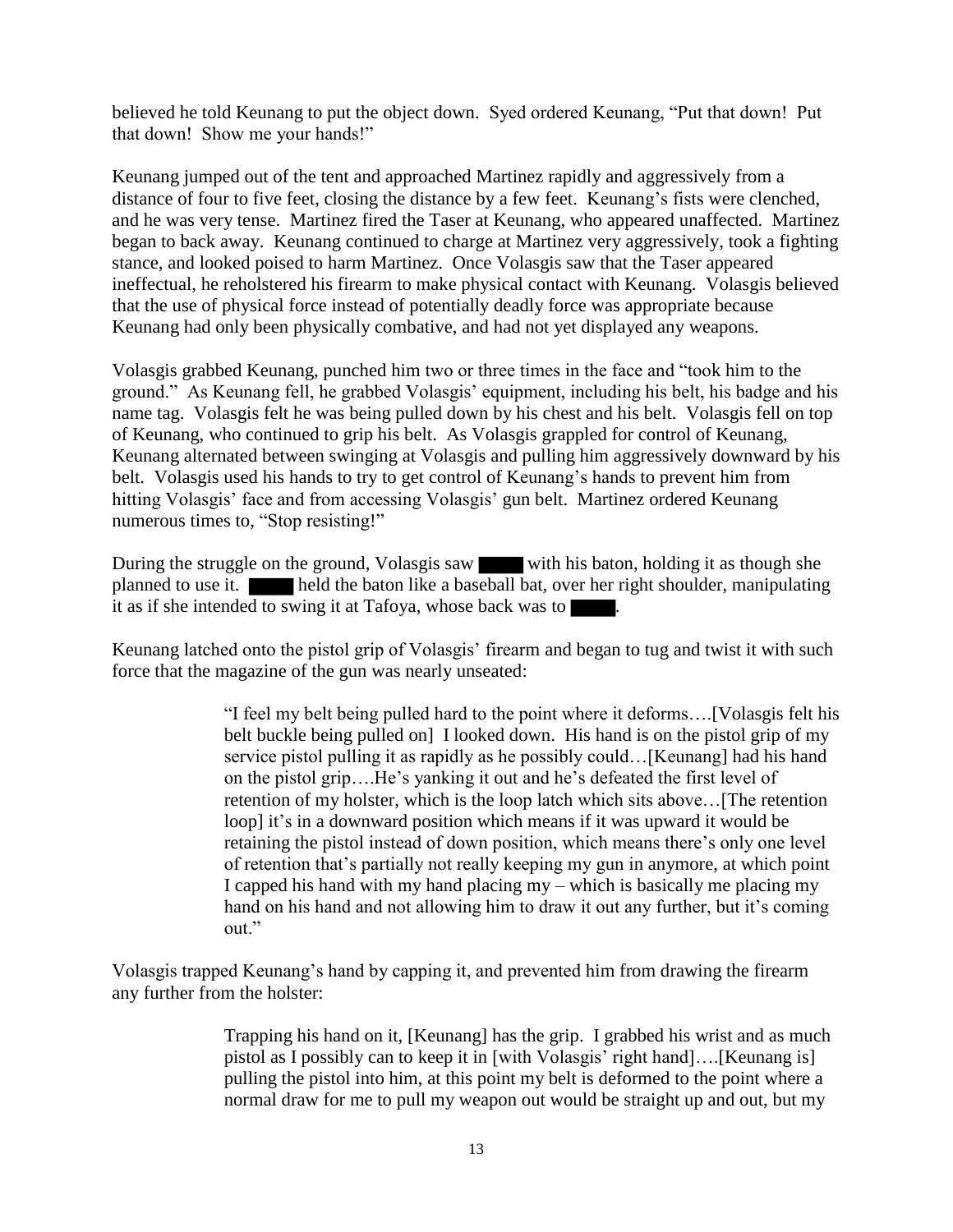belt is twisted just based off the pulling that he's creating, and the pistol's pointing now at him because he's pulling on it and it's bent, the belt leather plastic of the holster, and all he has to do is pull back and the pistol is his."

Keunang pulled the grip of the gun towards himself. Volasgis realized that all of the safety features of his holster had been defeated. As Keunang pulled on the grip of the gun, bringing it toward himself, the barrel pointed directly behind Volasgis:

> "At which point I'd say he has my gun. The only thing to keep my gun in the holster is my hand holding his hand there. And he's, he's pulling with all his might.'

As Keunang tugged the firearm, Volasgis heard a "distinctive click," which Volasgis believed to be the sound of the final level of retention of the holster, a pin that latches into the ejection port, releasing the firearm. Volasgis felt his gun rising from within the holster, and felt that it could be moved freely by Keunang. After the first level of retention of the holster had been defeated, Volasgis felt the slide of his firearm moving while he placed his hand over Keunang's hand. Only Volasgis' hand prevented the firearm from being taken. Ultimately, Volasgis felt that only approximately one and a half to two inches of the barrel of the firearm remained within the holster.

At the end of the struggle, Martinez was either kneeling or bent over, attempting to hold Keunang down and to help Volasgis rise. Volasgis did not know the location of Syed or Torres.

Volasgis heard Martinez say, "He has his gun! He has your gun!" He saw Martinez draw his service pistol and fire a contact shot at Keunang. Volasgis believed that Martinez fired two to three shots at Keuning's abdomen. Volasgis tried to rise to his feet while keeping one hand on his firearm and his other hand on Keunang's face or chest.

Once the first few shots were fired, Keunang released his grip on Volasgis' firearm. Volasgis believed he rose to his feet during the second or third shot and backed approximately five feet away. He withdrew his firearm and pointed it at Keunang, as did the other officers. Volasgis found his firearm to be only partially in the holster. He noticed that the slide was "racked." When Volasgis tried to reholster his firearm, he noticed the brass tip of a misfed live round was stuck in the chamber. Volasgis told Syed about the malfunction of his firearm. Syed told him to reholster the firearm and not to alter the condition of the firearm.

Martinez put out an "officer needs help" call including the information that shots had been fired. A crowd began to surround the officers. Volasgis placed handcuffs on Keunang with the help of another officer.

# **Statement of Sergeant James Tafoya**

Sergeant Tafoya monitored the radio traffic concerning the robbery and assault on . Tafoya heard the supplemental calls for additional units, went to the scene and saw Syed, Volasgis and Martinez speaking with Keunang before Keunang entered his tent. Syed was warning Keunang that he was going to tase him. The officers asked Keunang repeatedly to go to the exterior wall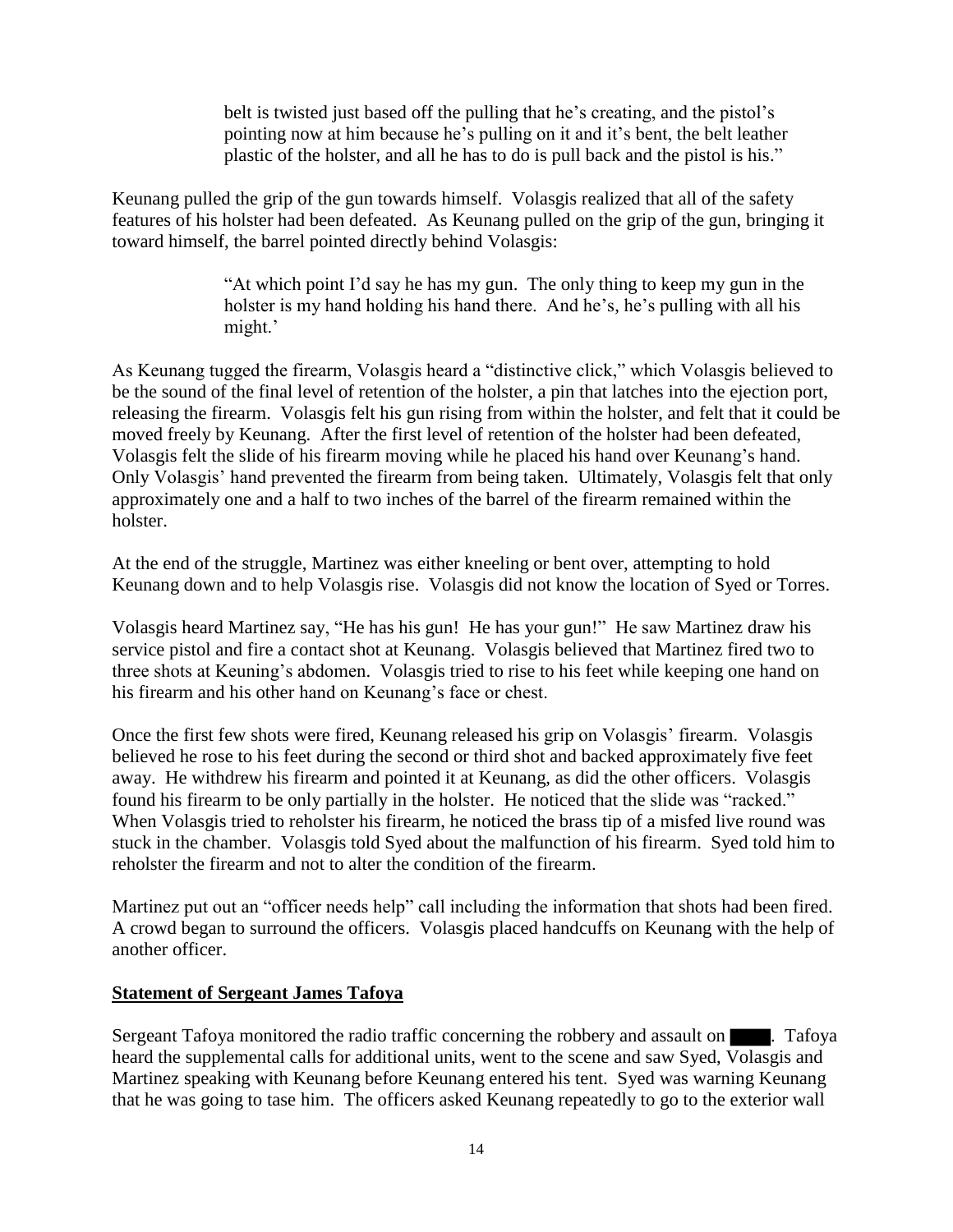of the URM. Keunang was combative, yelling and trying to "outtalk" the officers. Keunang remained near his tent, keeping one leg inside. Keunang told the officers he would disobey their orders. Volasgis had his baton unholstered and held down by his waist in a low ready position. Martinez was pointing a Taser at Keunang, cautioning him that if he did not comply, the Taser would be used on him.

Keunang abruptly turned and dove into his tent, trying to close the screen behind himself then holding it closed. Tafoya was concerned that Keunang was arming himself because of the allegation in the 9-1-1 call that a bat had been used. Keunang was out of sight for 15 to 20 seconds before Tafoya and Syed tore the tent down, exposing Keunang, who was crouching over numerous items in the tent.<sup>26</sup> Volasgis, who had his baton in his hand, drew his firearm and focused on the entrance of the tent. This provided the officers with the option to use lethal force (the firearms) or less lethal force (the baton).

Keunang immediately jumped up and lunged at Martinez, throwing punches, kicking and flailing. It appeared he was trying to "take officers out." Tafoya believed Martinez fired his Taser, causing a Taser probe to stick to the hood of Keunang's sweatshirt, but Keunang appeared not to be affected. Keunang "drove forward at Martinez." Volasgis stepped in and "went hands on" with Keunang.

Volasgis began to engage physically with Keunang. Tafoya commanded, "Take him to the ground! Take him to the ground!" Keunang went down and Volasgis fell on top of him. Tafoya heard, "My baton!" or similar words and his attention was drawn away from the fight to , who was behind Syed and appeared ready to strike him with a baton that she had raised over her right shoulder. Tafoya and Vasquez went to **the state of the ground and** placed her in handcuffs. Tafoya heard Volasgis yelling, "He has my gun! He has my gun!" Tafoya turned his attention back to the struggle surrounding Keunang. He heard four to five shots but did not see who fired them. Tafoya left with Vasquez, instructing him to take her to the side. When Tafoya looked toward the struggle, Keunang was on the ground, slightly on his back.

Tafoya observed Volasgis' gun immediately after the shooting, noting that it was in the holster, but that the slide was back by a quarter of an inch to an inch, as if it was ejecting a round. Tafoya noted that the loop that secures the barrel of the firearm was not in place.

### **Statement of Officer Jose Vasquez**

l

Vasquez and his partner Officer Torres were responding to Martinez' call for an additional unit when they heard the call upgraded to a backup call for "415 man."<sup>27</sup> When they arrived, the fight was underway. Keunang was flailing his arms around and swinging at the officers in a "Hail Mary" fashion. Vasquez believed that Keunang struck one of the officers. Vasquez did not see Keunang get tased, but he believed that he saw Taser prongs protruding from Keunang. It appeared that Volasgis struck Keunang in the face. As Vasquez approached, Keunang went to the ground.

<sup>&</sup>lt;sup>26</sup> Tafoya indicated that the officers knew that Keunang had been involved in a robbery in which a bat had been used, but did not say how he learned that information.

 $27$  Vasquez was not shown any videotape prior to making a statement.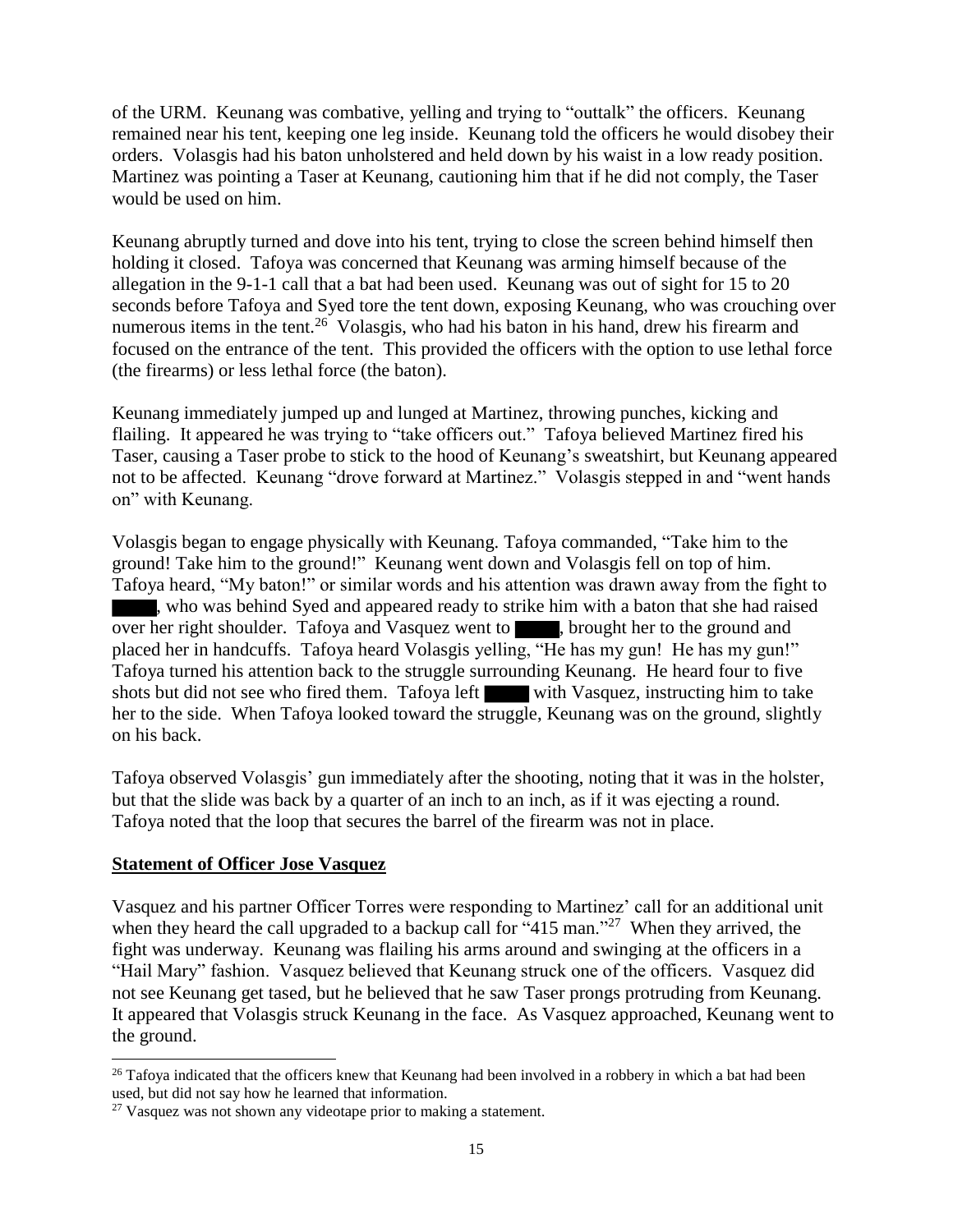Vasquez saw with the baton preparing to take a swing. Was within two feet of one of the officers and her body was swaying as though she intended to strike. Vasquez ran to , as did Tafoya, who called out, "She has a baton!" He and Tafoya converged at  $\blacksquare$ " s location. Vasquez grabbed to prevent her from striking any officers, causing her to drop the baton.

Vasquez did not hear any commands being given to Keunang. As Vasquez was placing in handcuffs, he heard, "He's got a gun! He's got a gun!" Vasquez looked over at that moment and saw that Keunang had his hands in front of him but he could not remember how Keunang was positioned. Vasquez did not see Keunang attempting to arm himself. When Vasquez looked over, he heard four to five shots and saw that Torres and Martinez had their guns unholstered. Keunang was on the ground, motionless.

## **Civilian Witnessess**

## **Statement of**

 provided a recorded statement to investigators in addition to the statements he provided to the 9-1-1- dispatcher and to the first responders.<sup>28</sup> and Keunang got into a dispute about <sup>'</sup> cell phone. Afterward,  $\overline{\phantom{a}}$  zipped himself inside his tent. Keunang shoved <sup>th</sup> tent into the street with inside. Keunang, whom knew as Charles or "Africa" was behaving erratically. After  $\blacksquare$ " tent was pushed into the street, Keunang chased him into the street with a baseball bat.

heard the officers warn Keunang that he would be tased, but he did not hear a Taser being deployed.<sup>29</sup> **heard the officers say that Keunang was attempting to get a Taser, but he did** not see it. heard gunshots and looked toward Keunang. indicated that he saw an officer standing over Keunang, shooting, but he did not see any muzzle flash. claimed that he saw and heard the shooting. heard the sound of Keunang's body hitting the sidewalk with a "boom" sound.

### **Statement of**

l

 was directly across the street from the incident at a distance of approximately 92 feet. Keunang and were fighting prior to the arrival of the police. When the police arrived, Keunang did not want to talk to them. Keunang ran back to his tent, refusing to exit when the officers asked him to do so. The officers extracted him by tearing the tent open. Keunang did not want to be handcuffed, and refused to comply with the orders of the police. Keunang kept fighting despite being tased.

Volasgis lost his baton and asked the other officers to retrieve it. wound up with the baton, and the officers got it back.

Volasgis was trying to subdue Keunang in order to get handcuffs on him. could see Keunang's hands reaching for Volasgis' firearm and saw his hands on it while it was still in the

<sup>28</sup> ' recorded statement to investigators, given on the date of the incident, is fairly incoherent.

<sup>&</sup>lt;sup>29</sup> remained seated on the curb near his collapsed tent with his back to the incident. The videos showed that he rarely turned to face the confrontation, even as it escalated.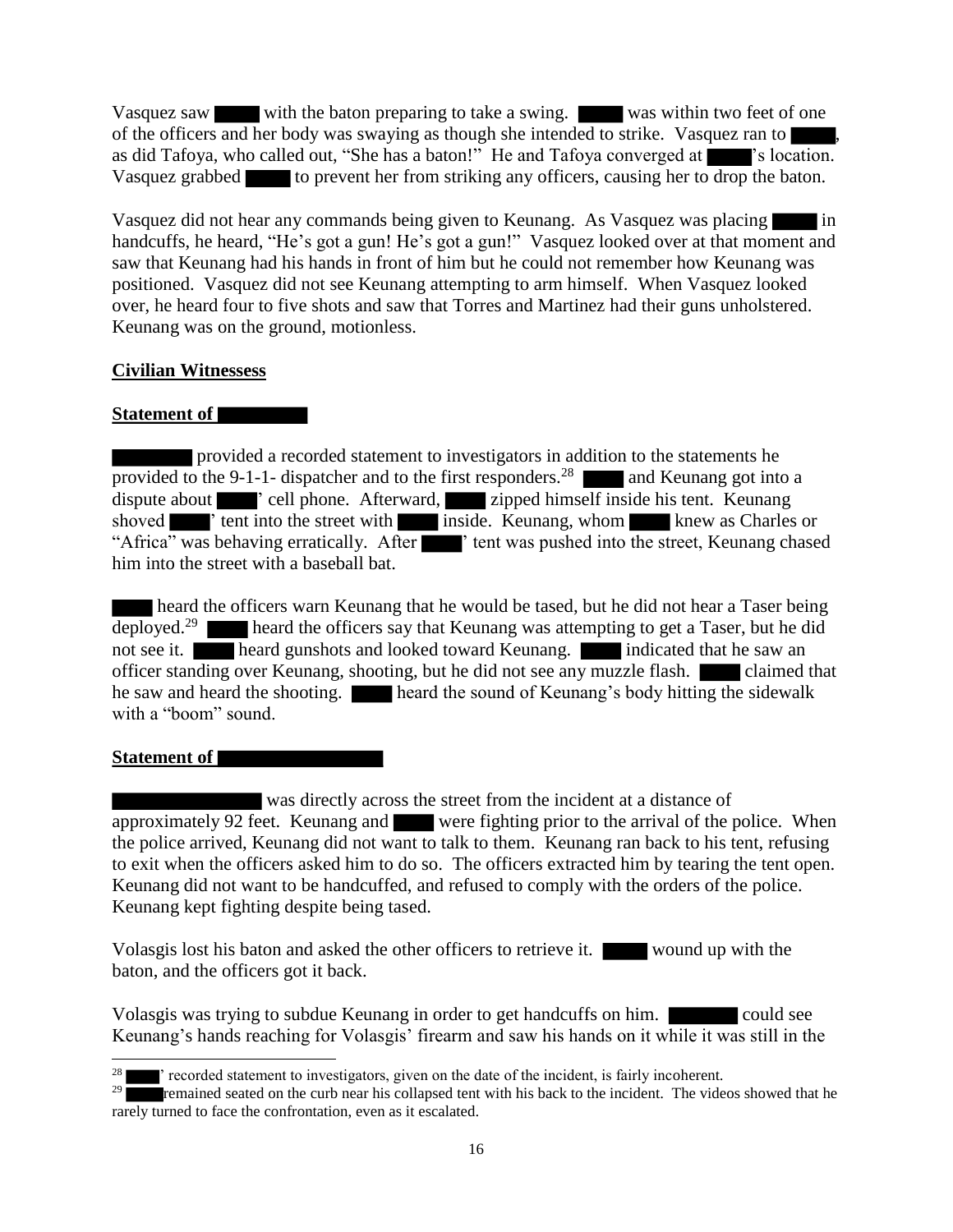holster. Keunang never got physical control of the firearm. This occurred while Volasgis was trying to handcuff Keunang. described having seen Keunang both reaching for the firearm and pulling on it for two or three seconds. **assumed that the gun was "cocked"** during the struggle and that the sound of the gun cocking would have been audible to the officers engaged in the struggle. $30$ saw the first shots. Syed and another officer fired their weapons. Volasgis attempted to fire his weapon also, but it jammed.

In 's opinion, the shooting was justified both because the shooting officers would have heard the gun cock, and because the manner in which Volasgis jumped backwards away from Keunang would have made the other officers assume that he had lost possession of his firearm.

### **Statement of**

 $\overline{a}$ 

was across the street from the incident. Knew Keunang as "Africa." opined that, at the time of the incident, Keunang was under the influence of narcotics. indicated that he does some drug counseling, but no further details were elicited.

saw the earlier altercation between and Keunang, in which he believed that Keunang had used a pole or a stick to beat **Exercise 2.** saw Keunang zip up in his tent, trapping him. Keunang unzipped the tent and released . called the fire department.

 saw the officers arrive. For five minutes, the officers urged Keunang to go to the wall of the URM. Instead, Keunang ran to his tent. indicated that if he were one of the officers, he would have been concerned that Keunang was searching for a gun inside the tent. The officers opened the tent, and Keunang came out swinging and fighting. The officers tried to subdue him. Keunang appeared to be under the influence of something because five officers working together were unable to subdue him.

indicated both that he was not certain whether the officer succeeded in tasing Keunang and that Keunang was able to pull the Taser darts out of himself.

Volasgis was on top of Keunang, pinning him and trying to subdue him. heard shots ring out, but a tree and Keunang's tent blocked his view of the fight as it progressed on the ground. could not see if Keunang grabbed a gun, but he could see Keunang swinging and grabbing while the word "gun" was being yelled. questioned whether anyone on his side of the street could see the wrestling on the ground because of the visual obstruction created by the placement of the tents.

Volasgis stepped away from Keunang very quickly, as though he was missing something. heard someone shout, "Gun!" saw Volasgis step back up, away from Keunang. saw no smoke from Volasgis' gun. **thought the officers behaved appropriately** because Keunang had two or three opportunities to give himself up and go to the wall and because he kept fighting when the officers tried to subdue him.

<sup>&</sup>lt;sup>30</sup> After the incident, heard that two rounds were jammed in the firearm during the incident and conceded that he had made assumptions based upon that information.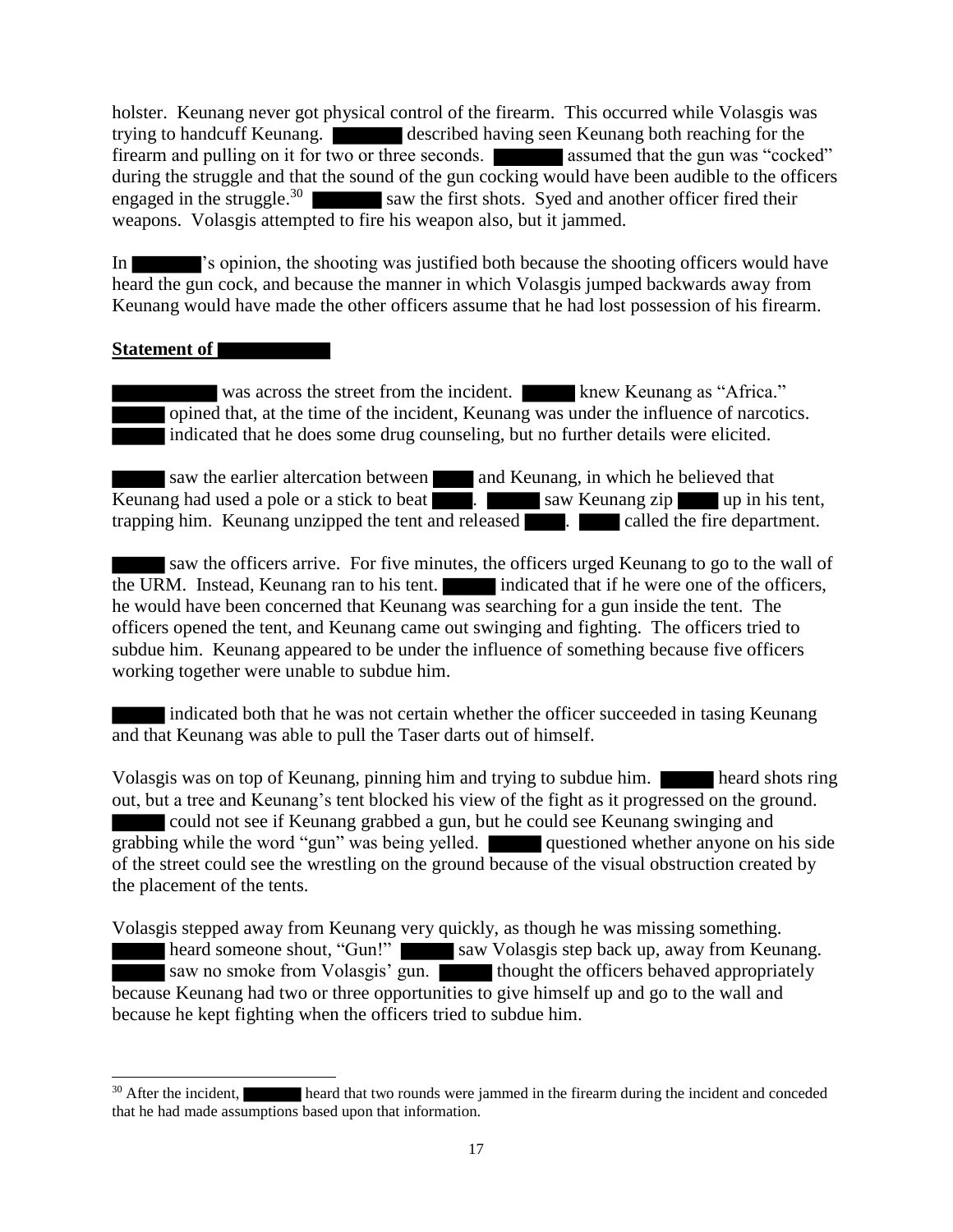### **Statement of**

was working as a security guard at the URM. Earlier in the day, before the incident, saw Keunang arguing with a young lady and a bat was involved. A man was filming the fight on his cell phone.<sup>31</sup> believed that argument was the catalyst for the incident. At the time of the incident, was on the same side of the street, approximately 90 feet north of Keunang's tent. saw Keunang tussling with four or five officers, with whom he was not cooperating. Keunang went to the ground. did not hear what the officers said, nor did he see what weapons were drawn. was surprised to hear gunshots. Saw saw pick up an unknown object with which she tried to strike one of the officers from behind. It appeared she may have struck the officer, but could not be sure. Two officers took control of her.

## **Crime Scene Evidence**

## **Ballistic Evidence**

 $\overline{a}$ 

Five cartridge casings were recovered at the scene of the incident. Analysis by a firearms expert indicated that one of the casings was fired by Martinez' firearm, and two were fired by both Syed and Torres' firearms. Crime scene analysts were not able to find any bullet strike marks in the area of the incident.

### **Volasgis' Firearm and Holster**

At the time of the incident, Volasgis' 9 mm Luger caliber Glock was holstered in his department issued Safariland 6360 3L Retention holster, which has three "levels of retention" or mechanical steps that must be performed to fully holster or unholster a firearm. To holster a firearm, the barrel must slide into the snug-fitting holster at the correct angle, which causes a small spring loaded lever to snap into the ejection port. If the barrel of the firearm is not placed correctly in the holster, the lever that is designed to drop into the ejection port can cause a "misfeed" in which a round is extracted and can become lodged in the ejection port. (This type of misfeed occurred at some point during the incident.) If the misfed round partially exits the ejection port while the barrel of the gun is inside the holster, it can project enough to hold the gun in place. If a round misfeeds while the barrel of the gun is outside the holster, its extra bulk can prevent the barrel of the firearm from fitting back into the holster.

The second and third levels of retention are a loop that slides over the back of the barrel of the firearm, and a small lock inside the holster that locks and unlocks the loop. The loop will not typically fit over a magazine that is "out of battery," or partially ejected from the barrel of the firearm. In order to remove a properly holstered firearm, it is necessary to release the lock, slide the loop forward and press a button inside the holster that releases a pin from the ejection port of the firearm.

A firearm properly holstered will not fall out of the holster in a fight even if only the third level of retention (the ejection port lock) is in place. A firearm that does not fit inside the holster

 $31$  No noticeable argument between them appeared in the video. There was no further evidence that and Keunang had a relationship.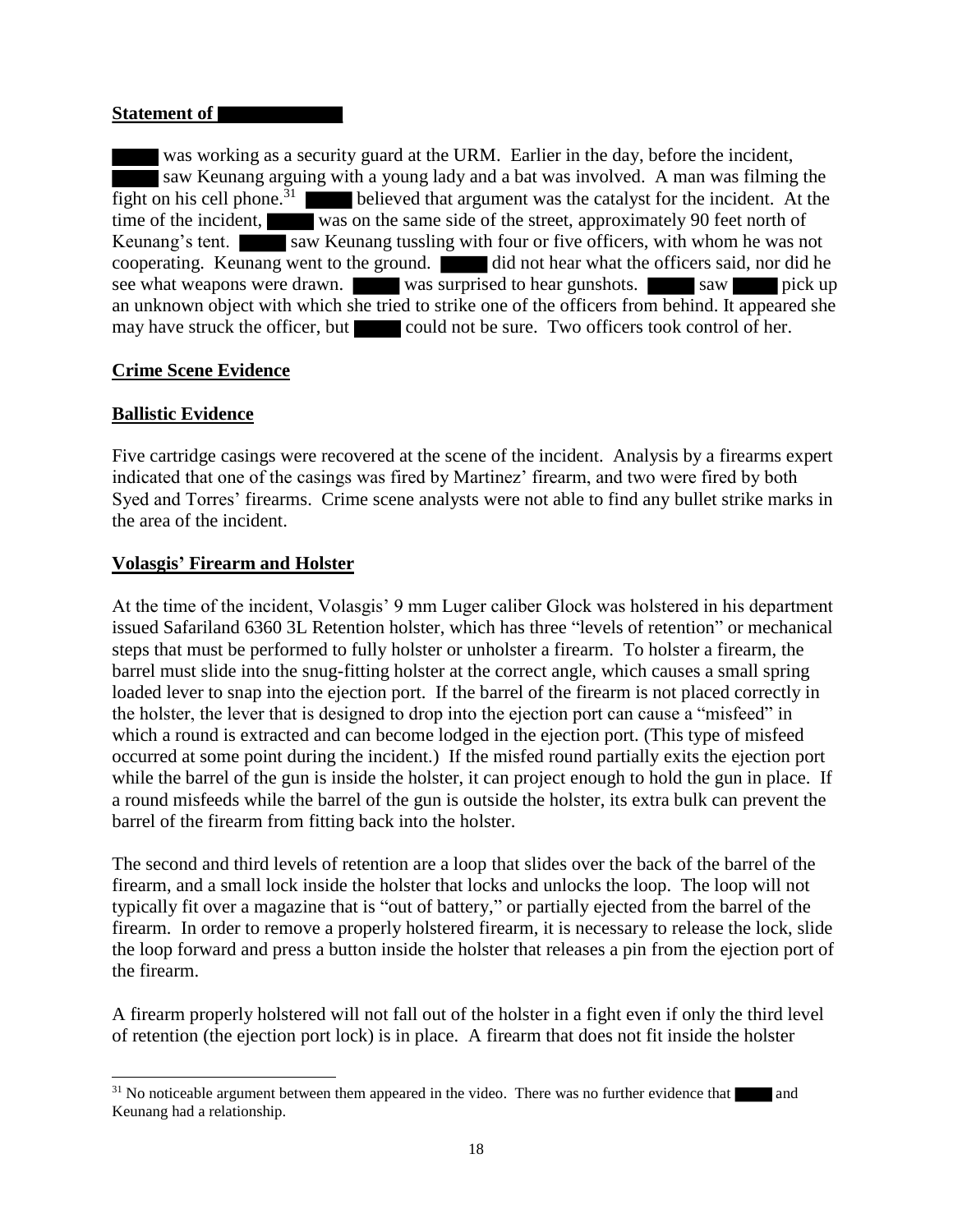cannot be secured by any of the means of retention, and can easily be knocked free from the holster.

Volasgis' firearm and holster were preserved in the condition in which he found them when he attempted to reholster his firearm after pointing it at Keunang at the conclusion of the incident. Volasgis' firearm is designed to hold 17 rounds in the magazine and an additional round in the chamber. When it was recovered, Volasgis' firearm contained 16 rounds in the magazine, one round in the chamber and an additional misfed round in the ejection port.<sup>32</sup> An LAPD criminalist analyzed the gun and holster and found that Volasgis' firearm was partially seated in the Safariland holster on his Sam Browne belt. The magazine was in the magazine well, but not fully seated. The slide was partially back (also described as rearward or "out of battery"). One cartridge (unexpended round) was protruding, bullet end first, from the ejection port of the slide. A second cartridge was loaded in the chamber of the pistol. This second round had chambered after the other round misfed. The misfed round was being held in position in the ejection port by the holster. Therefore, if the gun were removed from the holster and the unexpended round fell out, the gun would again have been fully operational. The chambered round was ready to be fired.

According to the firearms examiner, the misfed round lodged in the ejection port of Volasgis' firearm could have been caused either by Volasgis improperly reholstering his firearm, or by the violent manipulations of Keunang as he attempted to free it from the holster.

The videotapes indicate that Volasgis had no difficulty reholstering his firearm until after the struggle with Keunang, indicating that there was no misfed round until that time. In addition, if the firearm had not been properly holstered prior to Volasgis and Keunang falling to the ground, the gun would have been insecure in the holster. This would have created a likelihood of the firearm falling from the holster before Keunang attempted to grab it.

# **Coroner's Findings**

 $\overline{a}$ 

On March 3, 2015, Los Angeles County Medical Examiner Dr. Ajay Panchal performed an autopsy on Keunang and concluded that Keunang died as a result of six gunshot wounds. The gunshot wounds were arbitrarily numbered and the bullet trajectories were memorialized in diagrams and photographs. Projectiles and fragments of projectiles were recovered but not compared to the firearms of the officers involved. Gunshot wound number one, a fatal shot fired from an indeterminate range, entered the left side of Keunang's rib cage, exited the right side of his rib cage and re-entered his right arm pit, remaining lodged inside his right upper arm. Gunshot wounds number two and three were both fatal contact gunshot wounds that entered the left side of Keunang's chest and did not exit. Gunshot wound number four, a fatal gunshot wound, entered the left side of Keunang's rib cage and did not exit. Gunshot wounds number five and six were non-fatal through and through gunshot wounds to Keunang's left arm.

 $32$  Volasgis' firearm is manufactured to contain 17 rounds in the magazine and one round in the chamber. At the time of the incident, Volasgis' magazine accommodated an additional round because of a loose spring. Nonetheless, Volasgis began his shift with 17 rounds in the magazine and one in the chamber. Using Volasgis' firearm, a firearms examiner recreated the misfeed scenario that occurred during the incident. The operation of that specific firearm would have caused the round initially in the chamber to misfire, becoming lodged in the ejection port. The round recovered in the chamber would have been the top round in the magazine prior to the incident.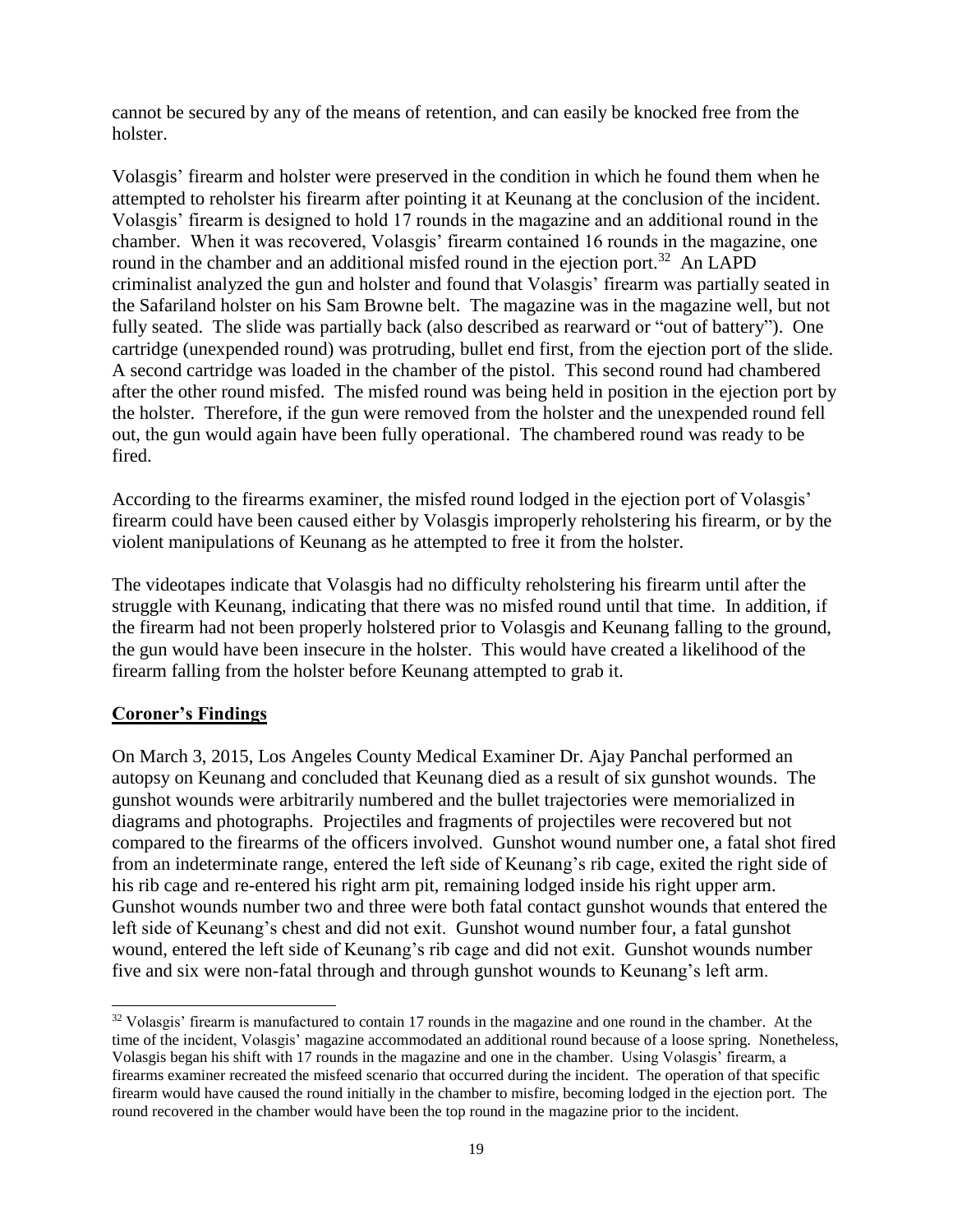Five shots were fired during the incident, as established by the number of gunshot sounds recorded by the video cameras, by the number of casings recovered and by the number of live rounds missing from the firearms of the three officers who shot. Panchal catalogued six distinct gunshot wounds. To explain this discrepancy, a bullet must have passed through Keunang and re-entered his body. The two possibilities of projectiles having passed through Keunang's body and re-entering as subsequent gunshot wounds are gunshot wounds number five and six to Keunang's left arm. Gunshot wound number five contains five fragments of a projectile comprising a substantial fraction of an expended round. Any subsequent gunshot wound caused by the remainder of that projectile would likely consist of fragments, and would necessarily be diminished by the portion of the projectile left behind. There is no gunshot wound fitting that description. Therefore, gunshot wound number six, a through and through wound from which no fragment of a bullet was recovered, appears to be a gunshot wounds that re-entered Keunang's body.

The two possibilities for re-entry are gunshot wounds number one and four. Gunshot wounds two and three were both contact wounds, indicating that they could not have been generated by a projectile that had already passed through Keunang's body. Footage from Syed's BWV indicates that a few seconds after the final shot, Keunang lay on his right side, with his left arm raised. Syed's position at the feet of Keunang, when he discharged his firearm, could have generated a wound track in which gunshot wound number six formed the first part of a trajectory that continued as either gunshot wound number one or number four.

A toxicology analysis detected the presence of marijuana and methamphetamine in Keunang's blood. No evidence was found that a Taser dart had lodged in Keunang's body.

# **Serology/ DNA**

Swabs were taken from Volasgis' firearm, magazine, belt, holster, badge and baton and submitted for DNA comparison to the DNA of Volasgis, Keunang and . The presence of Volasgis' DNA and that of was found on the handle of the baton. The swab taken from the top of Volasgis' holster contained Volasgis' DNA and that of two other minor contributors whose DNA profile could not be determined. The swabs taken from Volasgis' firearm, magazine, body of the holster, belt buckle and badge did not yield DNA samples adequate for comparison.

# **LEGAL ANALYSIS**

At the moment he was fatally shot, Leundeu Keunang presented an apparent, present, and immediate lethal threat that needed to be dealt with instantly. Although four officers struggled to gain control of Keunang, Keunang was rapidly gaining control of Officer Volasgis' firearm with his left hand. At the instant Keunang was shot, he had virtually removed Volasgis' firearm from the holster, and the barrel was pointing in the direction of Sergeant Syed and the crowd gathering behind him. Keunang had pulled the firearm almost entirely free of the holster. Although Volasgis was still struggling to maintain partial control of the firearm, Keunang could well have caused the gun to discharge. In addition, when Torres and Syed heard the first shot, it was reasonable for either or both of them to assume that Keunang, having gained control of Volasgis's firearm, was now firing it.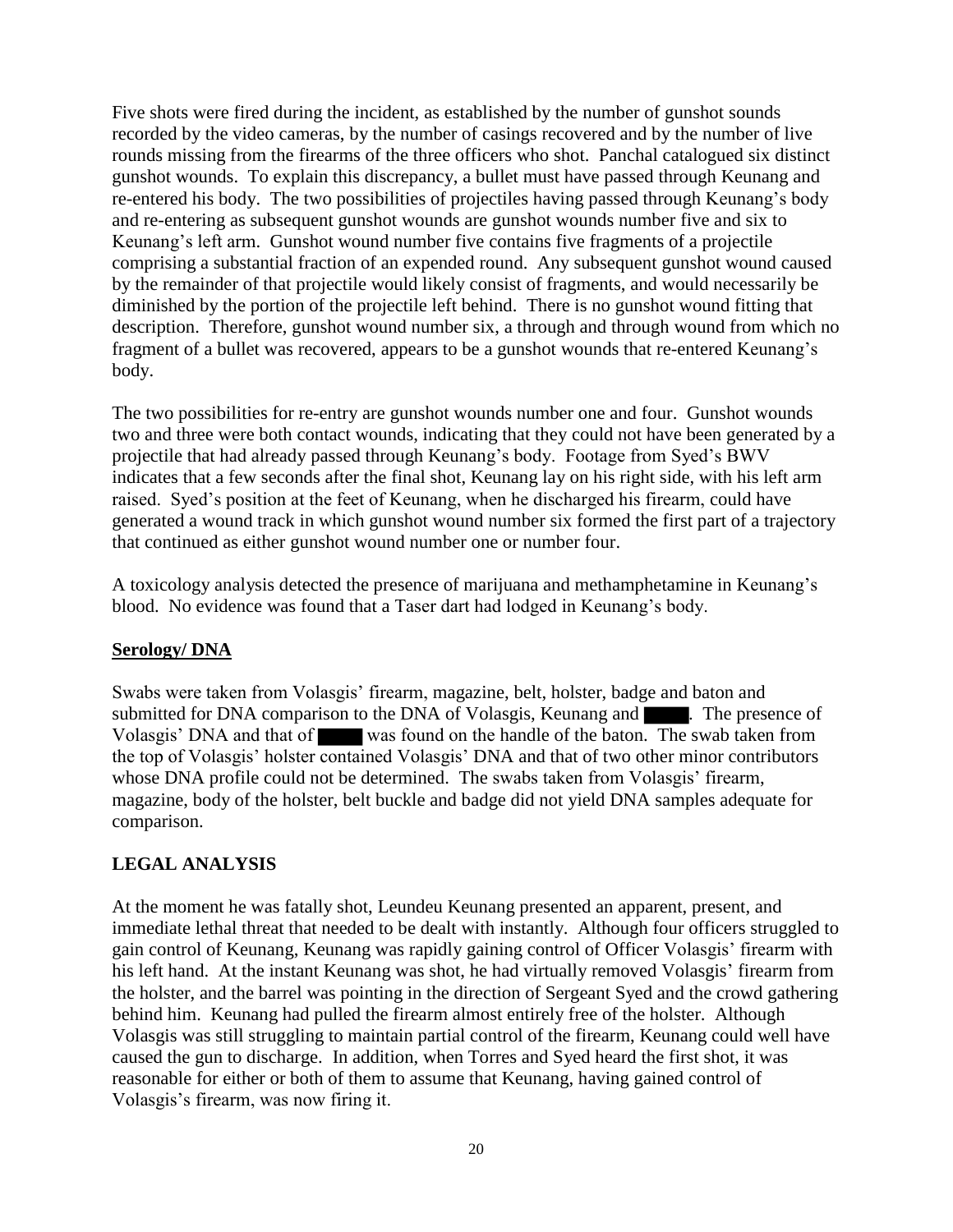Regardless of whether or not Keunang had gained complete control of the firearm, his violent manipulations of both the firearm and Volasgis'gunbelt created a high likelihood that the firearm would discharge, as evidenced by the misfed and chambered rounds. If the firearm had been pulled farther out of the holster and the misfed round had fallen, the chambered round was ready to be fired.

California law permits the use of deadly force in self-defense if the person claiming the right of self-defense actually and reasonably believed that he was in imminent danger of great bodily injury or death*. People v. Humphrey* (1996) 13 Cal.4th 1073, 1082; *People v. Mercer* (1962) 210 C.A.2d 153, 161.

"The killing of another person in self-defense is justifiable and not unlawful when the person who does the killing actually and reasonably believes:

1. That there is imminent danger that the other person will either kill him or cause him great bodily injury; and

2 .That it is necessary under the circumstances for him to use in self-defense force or means that might cause the death of the other person for the purpose of avoiding death or great bodily injury to himself.

A bare fear of death or great bodily injury is not sufficient to justify a homicide. To justify taking the life of another in self-defense, the circumstances must be such as would excite the fears of a reasonable person placed in a similar position, and the party killing must act under the influence of those fears alone. The danger must be apparent, present, immediate and instantly dealt with, or must so appear at the time to the slayer as a reasonable person, and the killing must be done under a well-founded belief that it is necessary to save one's self from death or great bodily harm." CALJIC No. 5.12

California law extends this doctrine to justify the use of deadly force in defense of others. CALCRIM No. 505. In protecting himself or another, a person may use all force which he believes reasonably necessary and which would appear to a reasonable person, in the same or similar circumstances, to be necessary to prevent imminent injury. CALCRIM No. 3470.

The doctrine of self-defense and by extension, defense of others, is available to Sergeant Syed and Officers Martinez and Torres because the overall circumstances under which they confronted Keunang presented an overwhelming likelihood that Keunang would cause Volasgis' firearm to discharge, potentially killing officers and civilians.

The reasonableness of the officers' conduct in the final seconds of the incident is underscored by their self-restraint during the six minutes leading up to the discharge of their weapons. When Syed, Martinez and Volasgis approached Keunang for the first time, they knew that he had used a bat to assault and that he had thrown ' tent into the street just moments earlier. That alone would cause a reasonable officer to be apprehensive. As the officers approached Keunang, he displayed signs of being erratic and volatile both in his speech and in his rapid, exaggerated mannerism. Perhaps most concerning, Keunang refused to leave the mouth of his tent, which, like his baggy clothing, had the potential to conceal weapons.